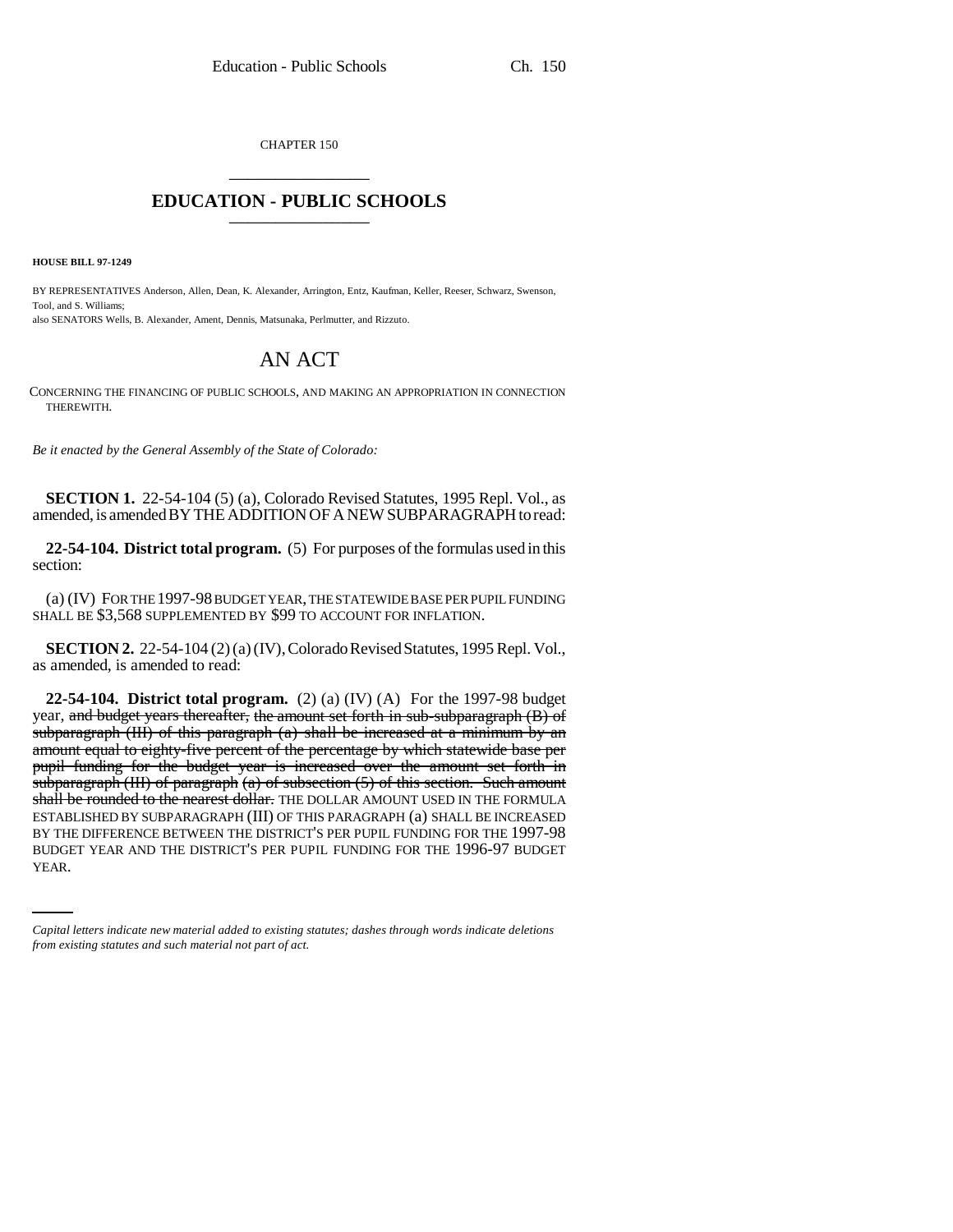(B) FOR THE 1998-99 BUDGET YEAR AND BUDGET YEARS THEREAFTER, THE DOLLAR AMOUNT TO BE USED IN THE FORMULA ESTABLISHED BY SUBPARAGRAPH (III) OF THIS PARAGRAPH (a) SHALL BE INCREASED OVER THE DOLLAR AMOUNT CALCULATED FOR THE IMMEDIATELY PRECEDING BUDGET YEAR FOR EACH DISTRICT BY THE DIFFERENCE BETWEEN THE DISTRICT'S PER PUPIL FUNDING FOR THE APPLICABLE BUDGET YEAR AND THE DISTRICT'S PER PUPIL FUNDING FOR THE IMMEDIATELY PRECEDING BUDGET YEAR.

(C) THE PROVISIONS OF THIS SUBPARAGRAPH (IV) SHALL ONLY APPLY TO THOSE DISTRICTS WHOSE TOTAL PROGRAM FOR THE 1996-97 BUDGET YEAR WAS CALCULATED PURSUANT TO SUB-SUBPARAGRAPH (B) OF SUBPARAGRAPH (III) OF THIS PARAGRAPH (a).

(D) FOR PURPOSES OF THIS SUBPARAGRAPH (IV), A DISTRICT'S "PER PUPIL FUNDING" SHALL BE THE DISTRICT'S TOTAL PROGRAM FOR THE APPLICABLE BUDGET YEAR, AS CALCULATED PURSUANT TO SUB-SUBPARAGRAPH (A) OF SUBPARAGRAPH (III) OF THIS PARAGRAPH (a), DIVIDED BY THE DISTRICT'S FUNDED PUPIL COUNT FOR SUCH BUDGET YEAR.

**SECTION 3.** The introductory portion to 22-54-104 (2) (b) and 22-54-104 (2) (b) (II) (A), (4), and (5) (f), Colorado Revised Statutes, 1995 Repl. Vol., are amended to read:

**22-54-104. District total program.** (2) (b) If the district percentage of at-risk pupils is greater than the statewide average percentage of at-risk pupils and the district's funded pupil count is greater than four hundred fifty-nine AND THE DISTRICT'S SIZE FACTOR IS CALCULATED PURSUANT TO SUBPARAGRAPH (I) OF PARAGRAPH (b) OF SUBSECTION (5) OF THIS SECTION, the district's total program shall be the lesser of:

(II) (A) The district's total program as calculated by: Adding the amount determined by multiplying the district's per pupil funding by four hundred fifty-nine to the amount determined by multiplying  $\frac{11}{100}$  11.5% of the district's per pupil funding by the district's at-risk pupils; then dividing the sum of those two amounts by four hundred fifty-nine; and then multiplying the resulting amount by the district's funded pupil count.

(4) A district's at-risk funding shall be determined in accordance with one of the following formulas:

(a) If the district percentage of at-risk pupils is equal to or less than the statewide average percentage of at-risk pupils or the district's funded pupil count is equal to or less than four hundred fifty-nine, the formula shall be:

(District per pupil funding  $x$   $H$ % 11.5%) x District at-risk pupils.

(b) If the district percentage of at-risk pupils is greater than the statewide average percentage of at-risk pupils and the district's funded pupil count is greater than four hundred fifty-nine, the formula shall be: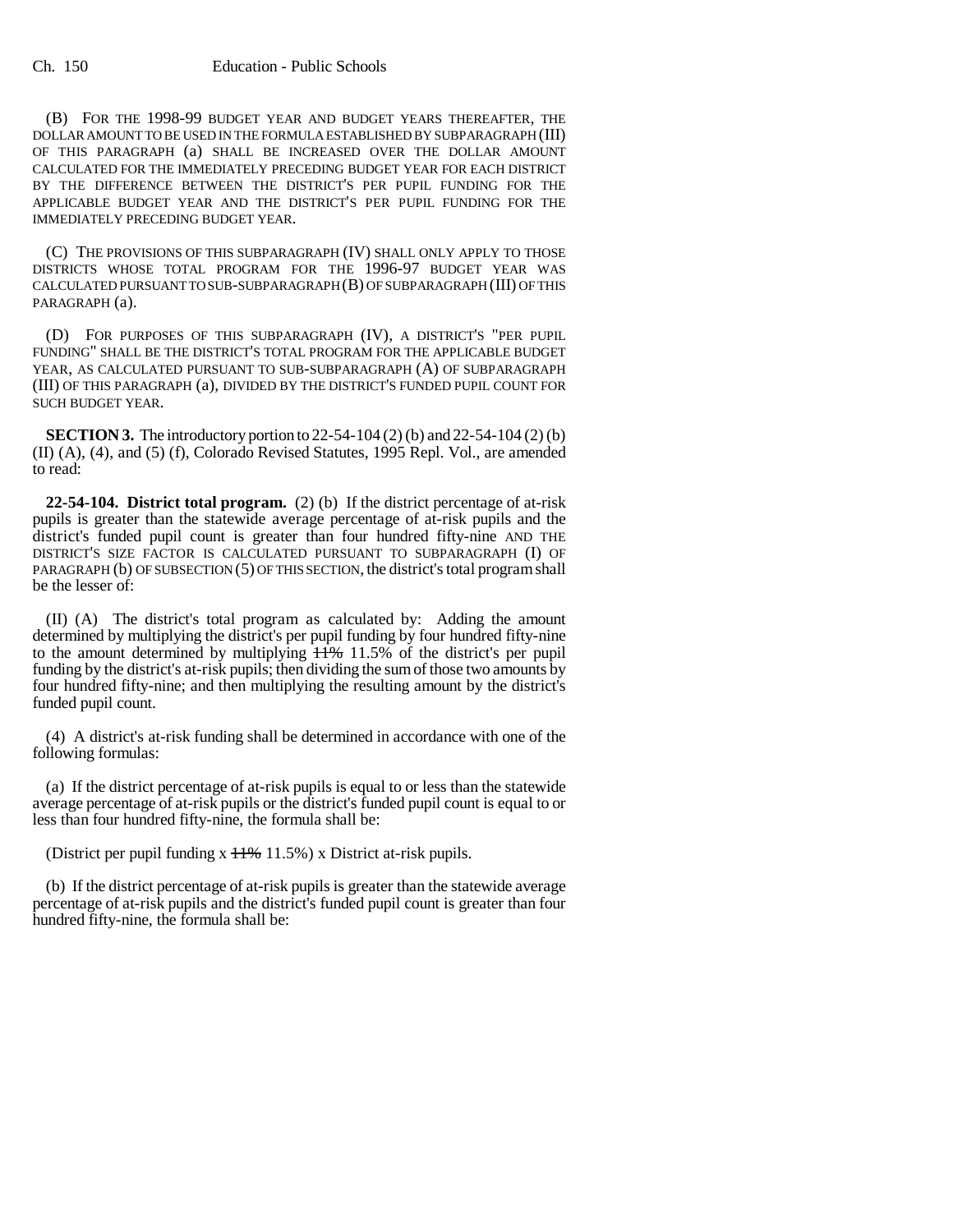((District per pupil funding x  $11\%$  11.5%) x (Statewide average percentage of at-risk pupils x District pupil enrollment) + ((District per pupil funding x District at-risk factor) x (District at-risk pupils - (Statewide average percentage of at-risk pupils x District pupil enrollment))).

(5) For purposes of the formulas used in this section:

(f) If the district percentage of at-risk pupils is greater than the statewide average percentage of at-risk pupils and the district's funded pupil count is greater than four hundred fifty-nine, the district's at-risk factor for the 1994-95 budget year and budget years thereafter shall be  $11\% 11.5\%$  plus a 0.30 percentage point for each percentage point that the district percentage of at-risk pupils exceeds the statewide average percentage of at-risk pupils; except that no district's at-risk factor shall exceed 30%.

**SECTION 4.** 22-54-105, Colorado Revised Statutes, 1995 Repl. Vol., as amended, is amended BY THE ADDITION OF A NEW SUBSECTION to read:

**22-54-105. Instructional supplies and materials - capital reserve and insurance reserve - at-risk funding.** (3) FOR THE 1997-98 BUDGET YEAR AND BUDGET YEARS THEREAFTER, EVERY DISTRICT THAT RECEIVES AT-RISK FUNDING PURSUANT TO THE PROVISIONS OF SECTION 22-54-104 SHALL EXPEND IN TOTAL AT LEAST SEVENTY-FIVE PERCENT OF THE DISTRICT'S AT-RISK FUNDING ON DIRECT INSTRUCTION OR STAFF DEVELOPMENT, OR BOTH, FOR THE EDUCATIONAL PROGRAM OF AT-RISK PUPILS IN THE DISTRICT.

**SECTION 5.** 22-54-104 (5) (b) (II) and (5) (b) (III), Colorado Revised Statutes, 1995 Repl. Vol., are amended to read:

**22-54-104. District total program.** (5) For purposes of the formulas used in this section:

(b) (II) If any district with a funded pupil count of less than  $12,000$  reorganizes into two or more districts, each of the districts shall be allowed, for each budget year, the size factor the original district had prior to the reorganization and IF THE REORGANIZATION OF ANY DISTRICT OR DISTRICTS RESULTS IN ANY DISTRICT INVOLVED IN THE REORGANIZATION HAVING A HIGHER SIZE FACTOR THAN THE ORIGINAL DISTRICT OR DISTRICTS HAD FOR THE BUDGET YEAR IMMEDIATELY PRECEDING REORGANIZATION, THE DISTRICTS INVOLVED IN THE REORGANIZATION SHALL BE ALLOWED, FOR EACH BUDGET YEAR, THE SIZE FACTOR THE ORIGINAL DISTRICT HAD PRIOR TO THE REORGANIZATION OR, IF TWO OR MORE DISTRICTS REORGANIZE INTO A SINGLE DISTRICT, THE SIZE FACTOR OF THE ORIGINAL DISTRICT WITH THE LOWEST SIZE FACTOR FOR THE BUDGET YEAR IMMEDIATELY PRECEDING REORGANIZATION. NO DISTRICT INVOLVED IN THE REORGANIZATION shall, not, for any budget year, be allowed the size factor that would otherwise be provided by this paragraph (b).

(III) If any district with a funded pupil count of more than 18,000 reorganizes into two or more districts, each of the districts shall be allowed, for the following two budget years, the size factor the original district had prior to the reorganization but shall, for budget years thereafter, be allowed the size factor that would otherwise be provided by this paragraph (b). IF THE REORGANIZATION OF ANY DISTRICT OR DISTRICTS RESULTS IN ANY DISTRICT INVOLVED IN THE REORGANIZATION HAVING A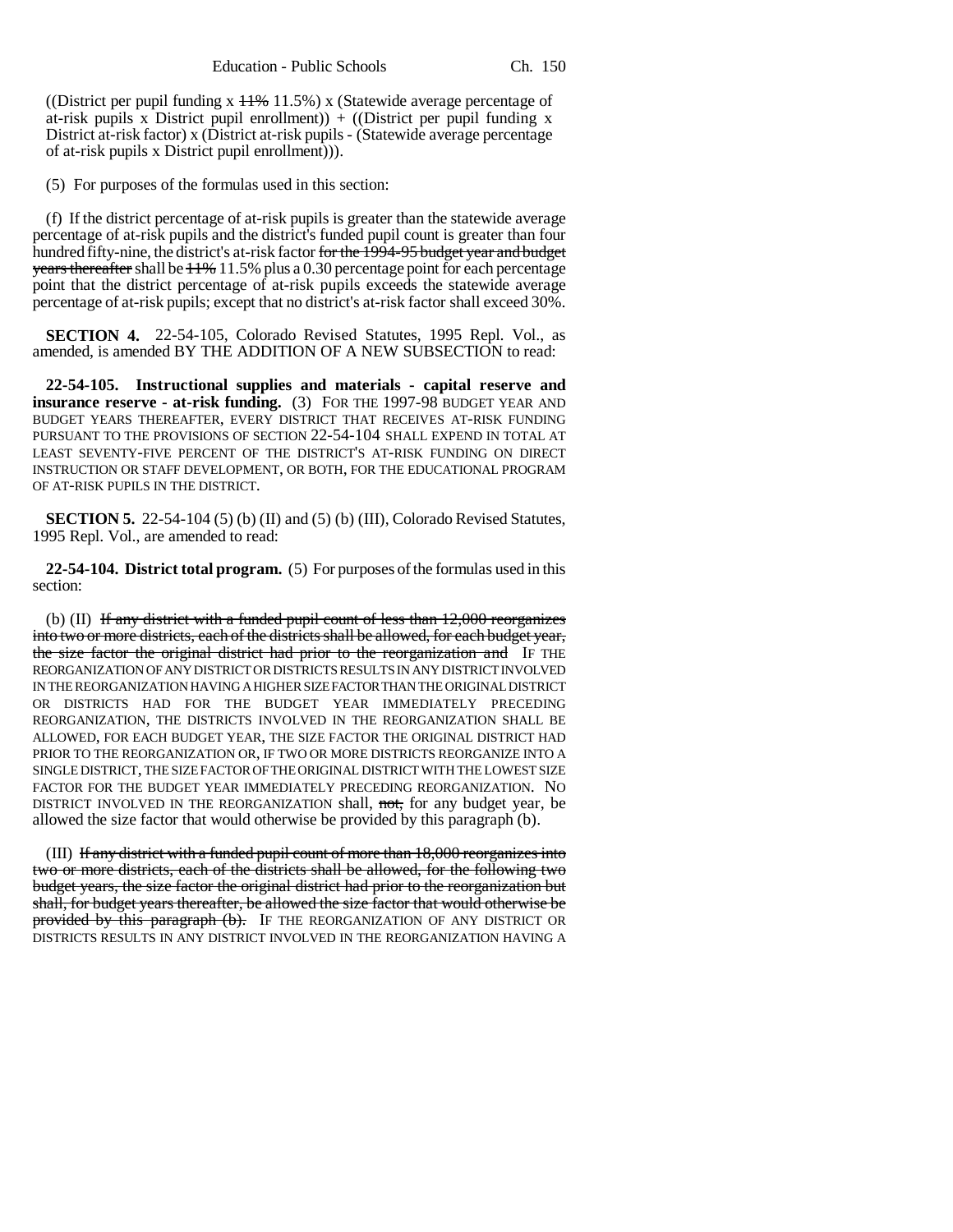LOWER SIZE FACTOR THAN THE ORIGINAL DISTRICT OR DISTRICTS HAD FOR THE BUDGET YEAR IMMEDIATELY PRECEDING REORGANIZATION, THE NEW DISTRICT OR DISTRICTS SHALL BE ALLOWED A SIZE FACTOR DETERMINED AS FOLLOWS:

(A) FOR THE FIRST BUDGET YEAR FOLLOWING REORGANIZATION, THE SIZE FACTOR OF THE ORIGINAL DISTRICT FOR THE BUDGET YEAR IMMEDIATELY PRECEDING REORGANIZATION OR, IF TWO OR MORE DISTRICTS ARE INVOLVED IN THE REORGANIZATION, THE WEIGHTED AVERAGE SIZE FACTOR OF THE ORIGINAL DISTRICTS FOR THE BUDGET YEAR IMMEDIATELY PRECEDING REORGANIZATION. FOR PURPOSES OF THIS SUB-SUBPARAGRAPH (A), THE WEIGHTED AVERAGE SIZE FACTOR SHALL BE THE SUM OF THE AMOUNTS CALCULATED BY MULTIPLYING THE FUNDED PUPIL COUNTS OF THE ORIGINAL DISTRICTS BY THE SIZE FACTOR OF THE ORIGINAL DISTRICTS AND DIVIDING THAT SUM BY THE TOTAL FUNDED PUPIL COUNT OF THE ORIGINAL DISTRICTS.

(B) FOR THE SECOND BUDGET YEAR FOLLOWING REORGANIZATION, THE SIZE FACTOR FOR THE PRIOR BUDGET YEAR MINUS AN AMOUNT EQUAL TO ONE-FIFTH OF THE DIFFERENCE BETWEEN THE SIZE FACTOR FOR THE PRIOR BUDGET YEAR AND THE SIZE FACTOR DETERMINED PURSUANT TO SUBPARAGRAPH (I) OF THIS PARAGRAPH (b);

(C) FOR THE THIRD BUDGET YEAR FOLLOWING REORGANIZATION, THE SIZE FACTOR FOR THE PRIOR BUDGET YEAR MINUS AN AMOUNT EQUAL TO ONE-FOURTH OF THE DIFFERENCE BETWEEN THE SIZE FACTOR FOR THE PRIOR BUDGET YEAR AND THE SIZE FACTOR DETERMINED PURSUANT TO SUBPARAGRAPH (I) OF THIS PARAGRAPH (b);

(D) FOR THE FOURTH BUDGET YEAR FOLLOWING REORGANIZATION, THE SIZE FACTOR FOR THE PRIOR BUDGET YEAR MINUS AN AMOUNT EQUAL TO ONE-THIRD OF THE DIFFERENCE BETWEEN THE SIZE FACTOR FOR THE PRIOR BUDGET YEAR AND THE SIZE FACTOR DETERMINED PURSUANT TO SUBPARAGRAPH (I) OF THIS PARAGRAPH (b);

(E) FOR THE FIFTH BUDGET YEAR FOLLOWING REORGANIZATION, THE SIZE FACTOR FOR THE PRIOR BUDGET YEAR MINUS AN AMOUNT EQUAL TO ONE-HALF OF THE DIFFERENCE BETWEEN THE SIZE FACTOR FOR THE PRIOR BUDGET YEAR AND THE SIZE FACTOR DETERMINED PURSUANT TO SUBPARAGRAPH (I) OF THIS PARAGRAPH (B);

(F) FOR THE SIXTH BUDGET YEAR FOLLOWING REORGANIZATION AND BUDGET YEARS THEREAFTER, THE SIZE FACTOR DETERMINED PURSUANT TO SUBPARAGRAPH (I) OF THIS PARAGRAPH (b).

**SECTION 6.** 22-54-106 (5), Colorado Revised Statutes, 1995 Repl. Vol., as amended, is amended to read:

**22-54-106. Local and state shares of district total program.** (5) Except as otherwise provided in sections 22-54-107 and 22-54-108, no district may certify a levy for its general fund in excess of that authorized by this section. and the members of the board of education, the superintendent, and the chief financial officer of the district may be held personally liable to district taxpayers if they knowingly and willfully certify a levy in excess of the amount authorized by law.

**SECTION 7.** 22-54-115 (3), Colorado Revised Statutes, 1995 Repl. Vol., is amended to read: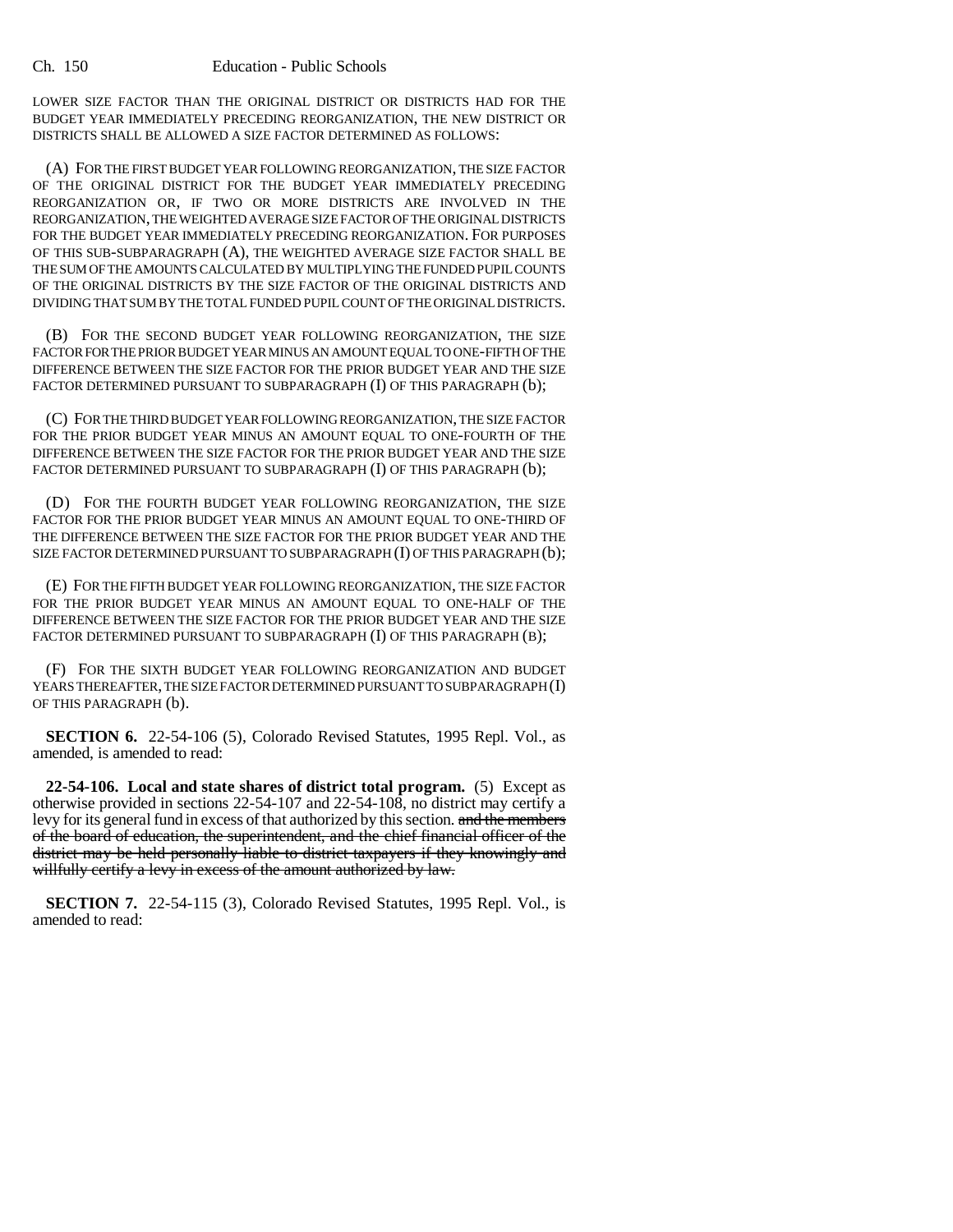**22-54-115. Distribution from state public school fund.** (3) No later than the twenty-fifth day of each month, the state treasurer shall pay the amount certified directly to the treasurer of each district OR, IN ACCORDANCE WITH WRITTEN INSTRUCTIONS FROM THE DISTRICT, DIRECTLY TO AN ACCOUNT DESIGNATED BY THE DISTRICT THAT ALLOWS THE DISTRICT TO RETAIN TITLE TO THE FUNDS.

**SECTION 8.** 22-54-103 (1) (b) (III), (1) (c), (7), (9), and (10) (a), Colorado Revised Statutes, 1995 Repl. Vol., as amended, are amended to read:

**22-54-103. Definitions.** As used in this article, unless the context otherwise requires:

(1) (b) For purposes of this subsection (1):

(III) "District pupils eligible for free lunch" means the number of pupils included in the district pupil enrollment who are eligible for free lunch pursuant to the provisions of the federal "National School Lunch Act". which were in effect on July 1, 1994.

(c) For purposes of this subsection (1), at-risk pupils shall be counted in the same manner as pupils are counted pursuant to subsection (10) of this section. except that a school district may elect to count at-risk pupils on October 15 within the applicable budget year or the school day nearest said date.

(7) "Funded pupil count" means the greater of:

(a) The district's pupil enrollment for the applicable budget year; or

(b) The average of the district's pupil enrollment for the applicable budget year and the district's pupil enrollment for the TWO immediately preceding budget year YEARS.

(9) "Per pupil operating revenues" means the district's total program for any budget year divided by the district's funded pupil count for said budget year, minus the minimum amount per pupil required by section 22-54-105 to be transferred for the capital reserve fund the insurance reserve fund, or any other fund OR ACCOUNT WITHIN THE GENERAL FUND ESTABLISHED SOLELY for the management of risk-related activities.

(10) (a) "Pupil enrollment" means the number of pupils enrolled on October 1 within the applicable budget year or the school day nearest said date, as evidenced by the actual attendance of such pupils prior to said date. The department of education is authorized to establish alternative dates for determining pupil enrollment in appropriate circumstances, including, but not limited to, when schools are on a year-round schedule pursuant to section 22-32-109 (1) (n) and pupils will be on authorized breaks on October 1 within the applicable budget year; except that such alternate ALTERNATIVE dates shall be set not less MORE than forty-five CALENDAR days nor more than sixty days after the beginning of the school's regular school program AFTER THE FIRST SCHOOL DAY OCCURRING AFTER OCTOBER 1.

**SECTION 9.** 22-54-105 (2) (a), Colorado Revised Statutes, 1995 Repl. Vol., is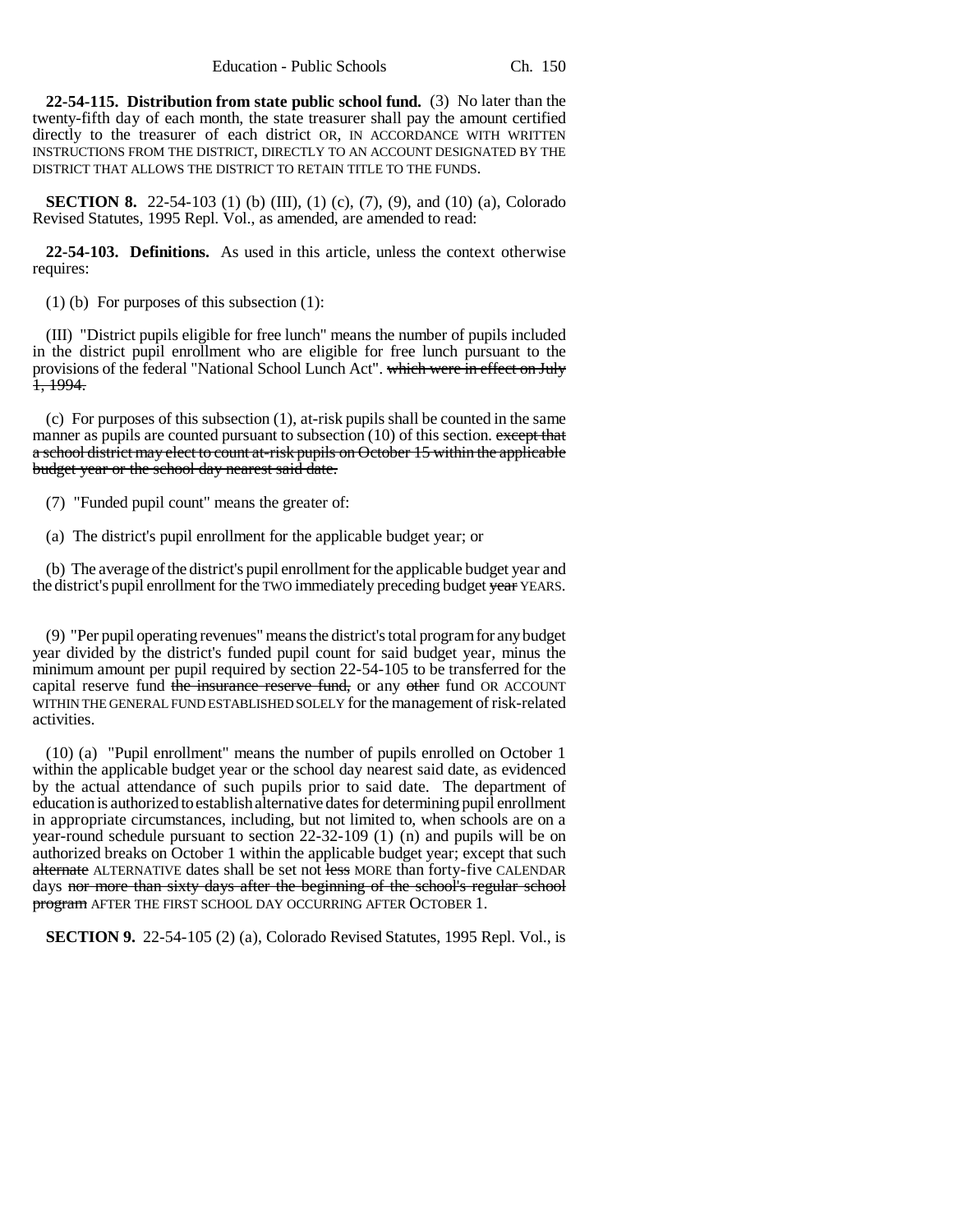amended to read:

**22-54-105. Instructional supplies and materials - capital reserve risk-related activities.** (2) (a) Every district shall budget the amount determined pursuant to paragraph (b) of this subsection (2) to be allocated, in the discretion of the board of education, to the capital reserve fund created by section 22-45-103 (1) (c), the insurance reserve fund created by section  $22-45-103$  (1) (e), or to any other fund TO A FUND OR AN ACCOUNT WITHIN THE GENERAL FUND established IN ACCORDANCE WITH GENERALLY ACCEPTED ACCOUNTING PRINCIPLES solely for the management of risk-related activities as identified in section 24-10-115, C.R.S., and article 13 of title 29, C.R.S., or among such ALLOWABLE funds AND ACCOUNTS. SUCH moneys in the capital reserve fund and insurance reserve fund shall be used for the purposes set forth in section  $22-45-103$  (1) (c) and (1) (e) and may not be expended by the district for any other purpose. The board of education may transfer moneys among the three funds THESE ALLOWABLE FUNDS AND ACCOUNTS when such transfer is deemed necessary by the board.

**SECTION 10.** 22-54-105 (1) (b), (1) (c), and (2) (b), Colorado Revised Statutes, 1995 Repl. Vol., as amended, are amended to read:

**22-54-105. Instructional supplies and materials - capital reserve and insurance reserve.** (1) (b) (I) The amount to be budgeted in any budget year shall be the amount determined by multiplying one hundred thirty THIRTY-FOUR dollars by the district's funded pupil count.

(II) FOR THE 1998-99 BUDGET YEAR AND BUDGET YEARS THEREAFTER, THE DOLLAR AMOUNT REQUIRED TO BE BUDGETED PER PUPIL PURSUANT TO THIS PARAGRAPH (b) SHALL BE INCREASED EACH YEAR BY THE SAME PERCENTAGE THAT THE STATEWIDE BASE PER PUPIL FUNDING IS INCREASED PURSUANT TO SECTION 22-54-104 (5). SUCH AMOUNT SHALL BE ROUNDED TO THE NEAREST DOLLAR.

(c) For purposes of this subsection (1), instructional supplies and materials include, but are not limited to, supplies, textbooks, library books, periodicals, and other supplies and materials. Instructional capital outlay includes those expenditures which result in the acquisition of fixed assets for instructional purposes, or additions thereto, which the board of education anticipates will have benefits for more than one year. Other instructional purposes include expenses incurred in providing transportation for pupils to and from school-sponsored instructional activities which occur outside the classroom; costs incurred for repair or maintenance services for equipment which is directly used for instructional purposes; and costs incurred in providing staff development directly related to instruction. Moneys expended for staff development costs shall not exceed twenty TEN percent of the amount budgeted pursuant to this subsection (1). Costs incurred in providing staff development shall include moneys expended pursuant to contractual arrangements with educators and other staff development providers but shall not include moneys for out-of-state travel or moneys for in-district teacher salary increases. Instructional supplies and materials, instructional capital outlay, and other instructional purposes are limited to those functions accounts and objects accounts as prescribed by the state board of education.

(2) (b) (I) The amount to be budgeted in any budget year shall be the amount determined by multiplying two hundred ten SIXTEEN dollars by the district's funded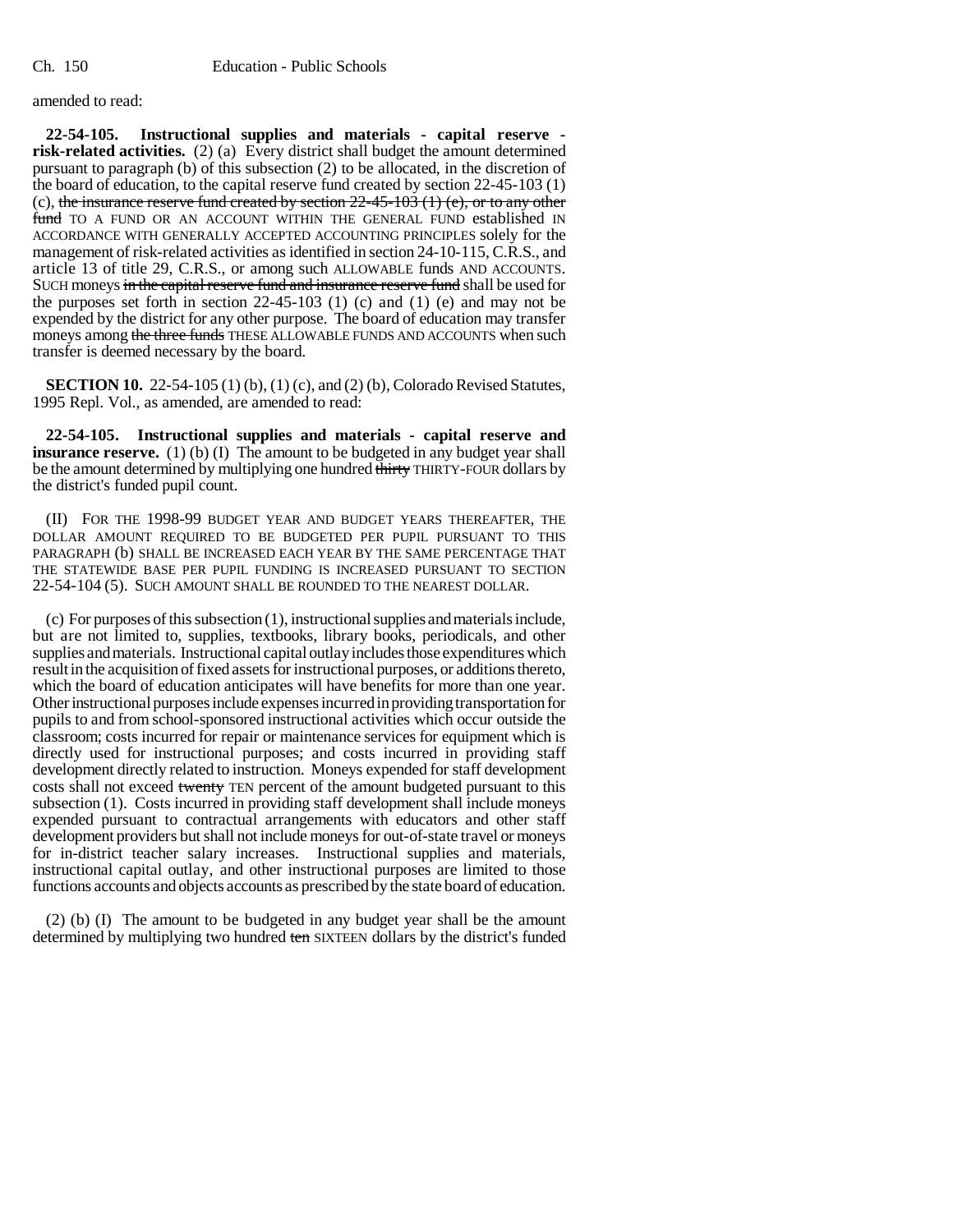pupil count. Such amount shall be the minimum required to be budgeted, and the district may elect to budget up to eight hundred dollars multiplied by the district's funded pupil count.

(II) FOR THE 1998-99 BUDGET YEAR AND BUDGET YEARS THEREAFTER, THE MINIMUM DOLLAR AMOUNT REQUIRED TO BE BUDGETED PER PUPIL PURSUANT TO THIS PARAGRAPH (b) SHALL BE INCREASED EACH YEAR BY THE SAME PERCENTAGE THAT THE STATEWIDE BASE PER PUPIL FUNDING IS INCREASED PURSUANT TO SECTION 22-54-104 (5). SUCH AMOUNT SHALL BE ROUNDED TO THE NEAREST DOLLAR.

**SECTION 11.** 22-45-103 (1) (a) (I), the introductory portion to 22-45-103 (1) (c) (I), and 22-45-103 (1) (e), Colorado Revised Statutes, 1995 Repl. Vol., are amended to read:

**22-45-103. Funds.** (1) The following funds are created for each school district for purposes specified in this article:

(a) **General fund.** (I) All revenues, except those revenues attributable to the bond redemption fund, the capital reserve fund, the special building fund, the insurance reserve A fund CREATED SOLELY FOR THE MANAGEMENT OF RISK-RELATED ACTIVITIES, and any other fund authorized by the state board of education, as provided in subsection (2) of this section, shall be accounted for in the general fund. Any lawful expenditure of the school district, including any expenditure of a nature which could be made from any fund, may be made from the general fund. All expenditures from the general fund shall be recorded therein.

(c) **Capital reserve fund.** (I) Moneys allocated pursuant to the provisions of section 22-54-105 (2) shall be transferred from the general fund and recorded in the capital reserve fund along with the revenues received pursuant to section 39-5-132, C.R.S. Such revenues may be supplemented by gifts, donations, and tuition receipts. Unencumbered moneys in the fund may be transferred to the insurance reserve fund or to any other fund A FUND OR AN ACCOUNT WITHIN THE GENERAL FUND established IN ACCORDANCE WITH GENERALLY ACCEPTED ACCOUNTING PRINCIPLES solely for the management of risk-related activities as identified in section 24-10-115, C.R.S., and article 13 of title 29, C.R.S., by resolution of the board of education when such transfer is deemed necessary by the board. Expenditures from the fund shall be limited to long-range capital outlay expenditures and shall be made only for the following purposes:

(e) **Risk management reserves.** Moneys allocated pursuant to the provisions of section  $22-54-105$  (2) shall be transferred from the general fund and recorded in the insurance reserve fund A FUND OR IN AN ACCOUNT WITHIN THE GENERAL FUND ESTABLISHED IN ACCORDANCE WITH GENERALLY ACCEPTED ACCOUNTING PRINCIPLES SOLELY FOR THE MANAGEMENT OF RISK-RELATED ACTIVITIES AS IDENTIFIED IN SECTION 24-10-115, C.R.S., AND ARTICLE 13 OF TITLE 29, C.R.S. Unencumbered moneys in the fund SUCH FUND OR ACCOUNT may be transferred to the capital reserve fund or to any other fund OR ACCOUNT established solely for the management of risk-related activities as identified in section 24-10-115, C.R.S., and article 13 of title 29, C.R.S., by resolution of the board of education when such transfer is deemed necessary by the board. Expenditures from the ANY SUCH fund OR ACCOUNT shall be limited to the purposes set forth in section 24-10-115, C.R.S., and article 13 of title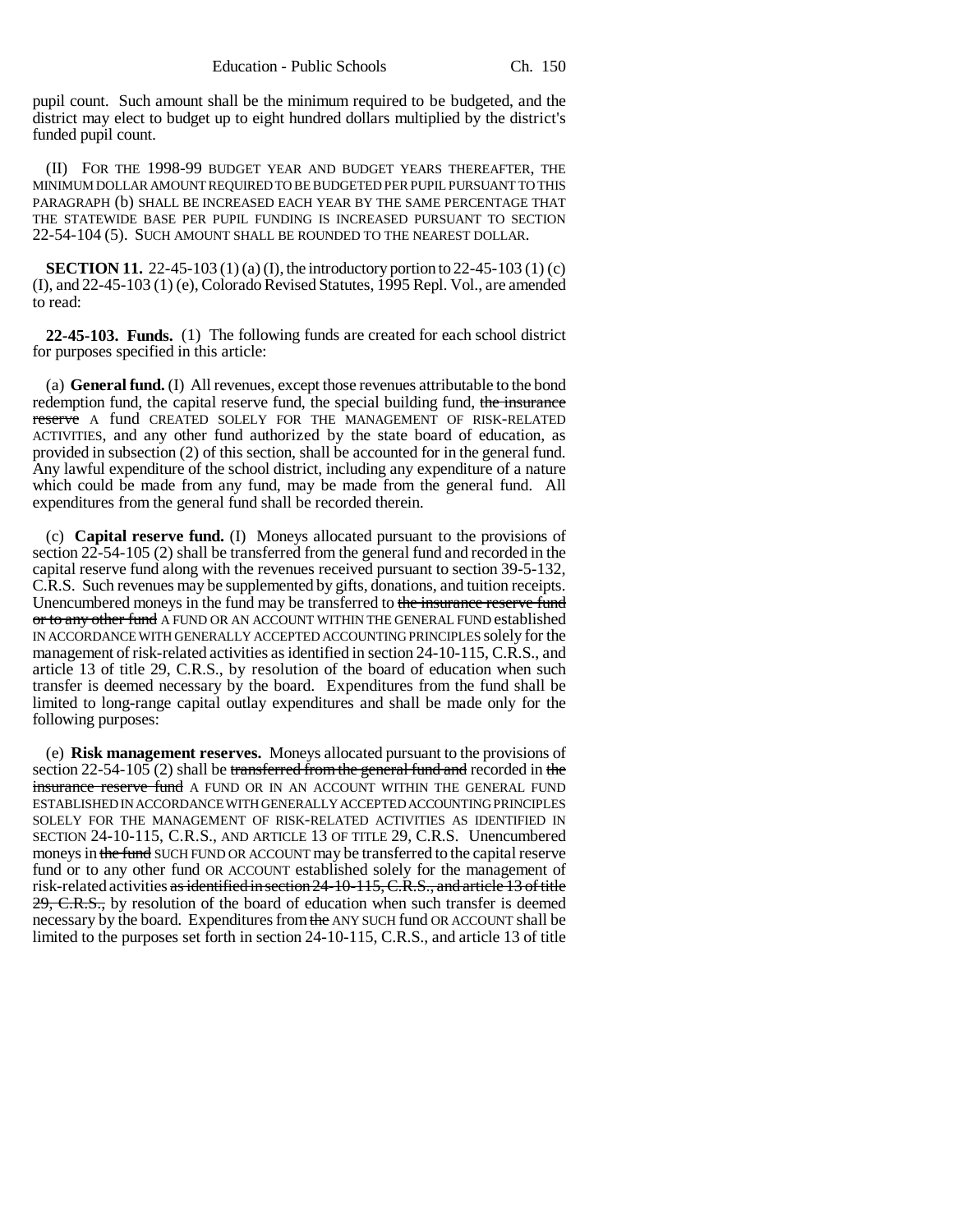#### 29, C.R.S.

**SECTION 12.** 22-44-112 (2) (a), Colorado Revised Statutes, 1995 Repl. Vol., is amended to read:

**22-44-112. Transfer of moneys.** (2) (a) A board of education may transfer by resolution any unencumbered moneys from one fund to another, except the capital reserve fund, the insurance reserve ANY fund OR ACCOUNT IN THE GENERAL FUND ESTABLISHED SOLELY FOR THE MANAGEMENT OF RISK-RELATED ACTIVITIES, the transportation fund, the special building fund, the bond redemption fund, or the instructional supplies and materials account or the instructional capital outlay account in the general fund; except that unencumbered moneys may be transferred by resolution of the board between the capital reserve fund and insurance reserve ANY fund OR ACCOUNT IN THE GENERAL FUND ESTABLISHED SOLELY FOR THE MANAGEMENT OF RISK-RELATED ACTIVITIES and between the instructional supplies and materials account and the instructional capital outlay account in the general fund.

**SECTION 13.** 22-54-110 (2) (b) (I), Colorado Revised Statutes, 1995 Repl. Vol., is amended to read:

**22-54-110. Loans to alleviate cash flow management problems.** (2) (b) For purposes of paragraph (a) of this subsection (2):

(I) "Available resources" means any available cash and investments in district funds which can be used to alleviate general fund cash shortfalls including, but not limited to, the district's capital reserve FUND and insurance reserve funds ANY FUND OR ACCOUNT WITHIN THE GENERAL FUND ESTABLISHED SOLELY FOR THE MANAGEMENT OF RISK-RELATED ACTIVITIES. "Available resources" shall not include cash that is legally segregated or pledged by contract or rule and regulation of the state board.

**SECTION 14.** 22-30.5-104 (2), Colorado Revised Statutes, 1995 Repl. Vol., is amended to read:

**22-30.5-104. Charter school - requirements - authority.** (2) A charter school shall be a public school which is part of WITHIN the school district in which it is located THAT GRANTS ITS CHARTER and shall be accountable to the SCHOOL DISTRICT'S local board of education for purposes of ensuring compliance with applicable laws and charter provisions and the requirement of section 15 of article  $\overline{IX}$  of the state constitution. A CHARTER SCHOOL CANNOT APPLY TO, OR BE GRANTED A CHARTER BY, A SCHOOL DISTRICT UNLESS A MAJORITY OF THE CHARTER SCHOOL'S PUPILS WILL RESIDE IN THE CHARTERING SCHOOL DISTRICT OR IN SCHOOL DISTRICTS CONTIGUOUS THERETO.

**SECTION 15.** 22-30.5-106 (1) (e), Colorado Revised Statutes, 1995 Repl. Vol., is amended to read:

**22-30.5-106. Charter application - contents.** (1) The charter school application shall be a proposed agreement and shall include:

(e) A description of the charter school's educational program, pupil performance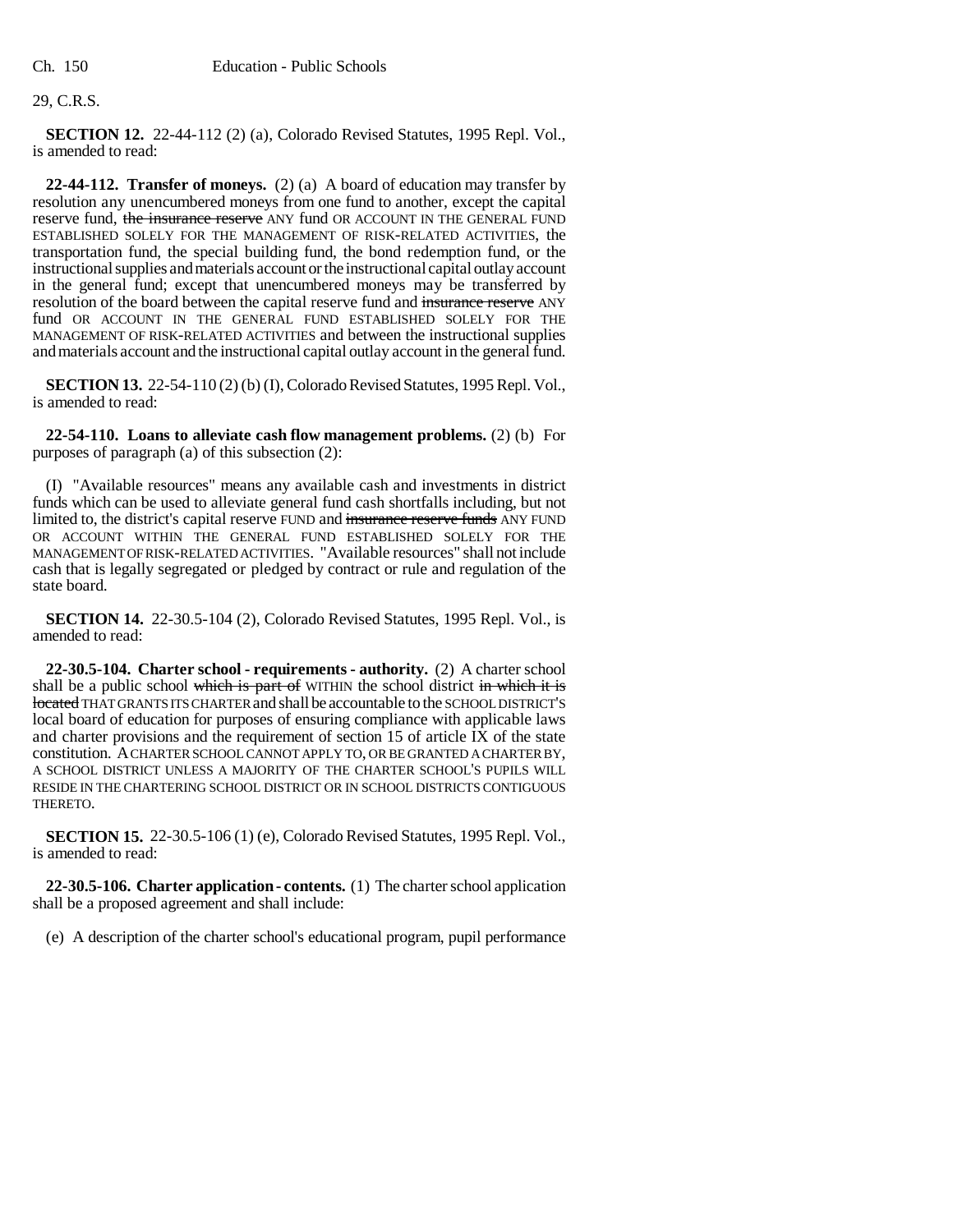standards, and curriculum, which must meet or exceed any content standards adopted by the school district in which the charter school is located HAS APPLIED FOR A CHARTER and must be designed to enable each pupil to achieve such standards;

**SECTION 16.** 22-30.5-107 (1), Colorado Revised Statutes, 1995 Repl. Vol., as amended, is amended to read:

**22-30.5-107. Charter application - process.** (1) A CHARTER APPLICANT CANNOT APPLY TO, OR BE GRANTED A CHARTER BY, A SCHOOL DISTRICT UNLESS A MAJORITY OF THE CHARTER SCHOOL'S PUPILS WILL RESIDE IN THE CHARTERING SCHOOL DISTRICT OR IN SCHOOL DISTRICTS CONTIGUOUS THERETO. The local board of education shall receive and review all applications for charter schools. Applications must be filed with the local board of education by October 1 to be eligible for consideration for the following school year. The local board of education shall not charge any application fees. If such board finds the charter school application is incomplete, the board shall request the necessary information from the charter applicant. The charter school application shall be reviewed by the district accountability committee prior to consideration by the local board of education.

**SECTION 17.** 22-30.5-108 (3) (a), the introductory portion to 22-30.5-108 (4) (a) (I), and 22-30.5-108 (5), Colorado Revised Statutes, 1995 Repl. Vol., are amended to read:

.

**22-30.5-108. Appeal - standard of review - procedures.** (3) If the notice of appeal, or the motion to review by the state board, relates to a local board's decision to deny, refuse to renew, or revoke a charter or to a local board's unilateral imposition of conditions that are unacceptable to the charter school or the charter applicant, the appeal and review process shall be as follows:

(a) Within sixty days after receipt of the notice of appeal or the making of a motion to review by the state board and after reasonable public notice, the state board, at a public hearing which may be held in the SCHOOL district where IN WHICH the proposed charter school is located HAS APPLIED FOR A CHARTER, shall review the decision of the local board of education and make its findings. If the state board finds that the local board's decision was contrary to the best interests of the pupils, school district, or community, the state board shall remand such decision to the local board of education with written instructions for reconsideration thereof. Said instructions shall include specific recommendations concerning the matters requiring reconsideration.

(4) If the notice of appeal, or the motion to review by the state board, relates to a local board's decision to grant a charter, the appeal and review process shall be as follows:

(a) (I) Within sixty days after receipt of the notice of appeal or the making of a motion to review by the state board and after reasonable public notice, the state board, at a public hearing which may be held in the district where IN WHICH the proposed charter school is located HAS APPLIED FOR A CHARTER, shall review the decision of the local board of education and determine whether such decision was arbitrary and capricious or whether the establishment or operation of the proposed charter school would: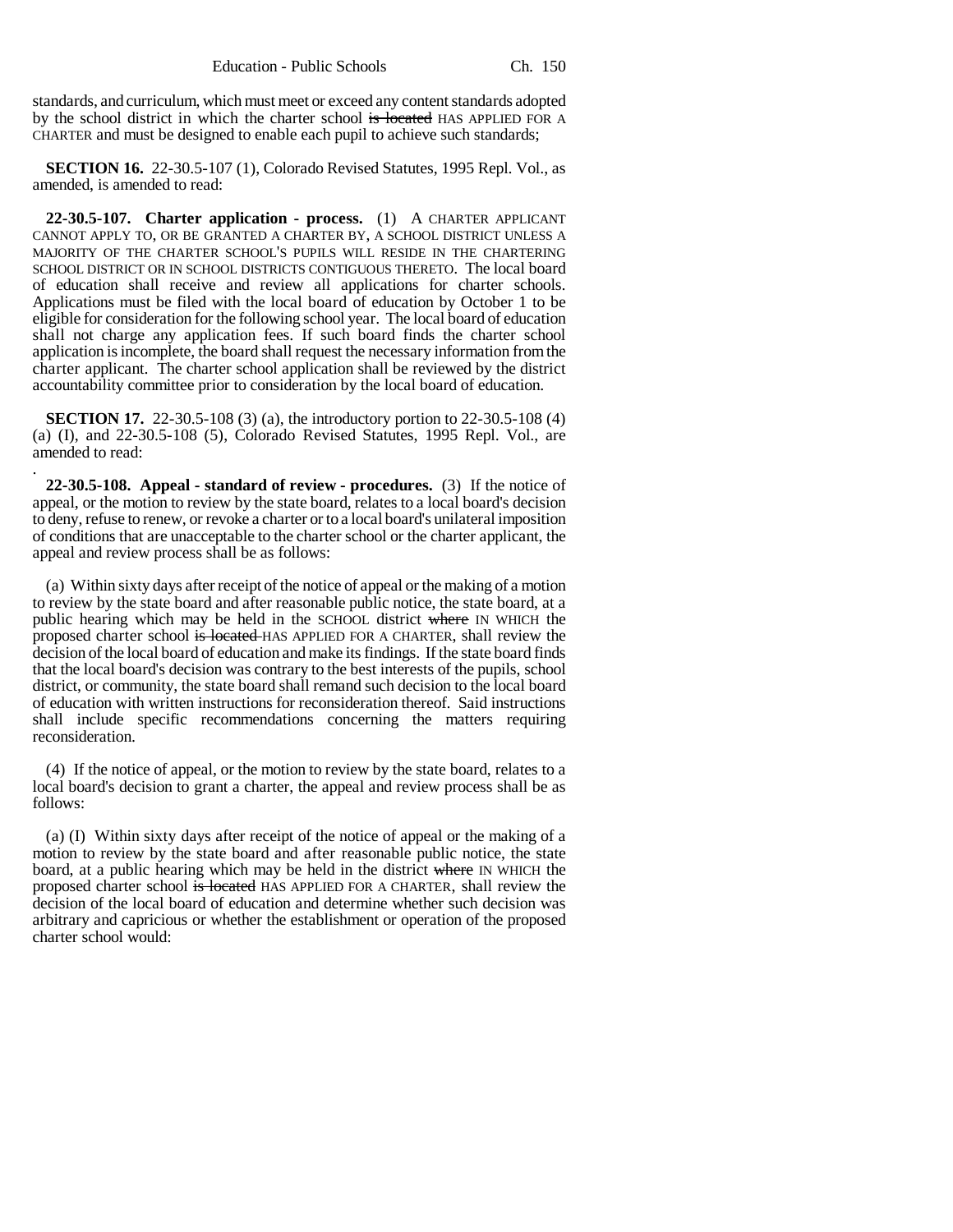(5) Nothing in this section shall be construed to alter the requirement that a charter school be a part of the school district in which it is located THAT GRANTS ITS CHARTER and accountable to the local board of education pursuant to section 22-30.5-104 (2).

**SECTION 18.** 22-30.5-112 (1), Colorado Revised Statutes, 1995 Repl. Vol., is amended to read:

**22-30.5-112. Charter schools - financing - guidelines.** (1) For purposes of the "Public School Finance Act of 1994", article 54 of this title, pupils enrolled in a charter school shall be included in the pupil enrollment of the SCHOOL district within which the charter school is located THAT GRANTED ITS CHARTER. The school district in which the charter school is located THAT GRANTED ITS CHARTER shall report to the department of education the number of pupils included in the school district's pupil enrollment that are actually enrolled in each charter school.

**SECTION 19.** 22-32-116.5 (1), Colorado Revised Statutes, 1995 Repl. Vol., as amended, is amended BY THE ADDITION OF A NEW PARAGRAPH to read:

**22-32-116.5. Extracurricular and interscholastic activities.** (1) (c) NO SCHOOL OR SCHOOL DISTRICT THAT RECEIVES FUNDS UNDER ARTICLE 54 OF THIS TITLE SHALL BELONG TO ANY ORGANIZATION OR ASSOCIATION NOR ENFORCE ANY RULE OF A COACH OR PRINCIPAL THAT WOULD PROHIBIT A STUDENT'S PARTICIPATION IN ANY SCHOOL OR INTERSCHOLASTIC SCHOOL ACTIVITY BASED UPON THE STUDENT'S PARTICIPATION IN LAWFUL ACTIVITIES DURING OUT-OF-SCHOOL HOURS AND OFF OF SCHOOL PROPERTY.

**SECTION 20.** 24-46-104 (1), Colorado Revised Statutes, 1988 Repl. Vol., as amended, is amended BY THE ADDITION OF A NEW PARAGRAPH to read:

**24-46-104. Powers and duties of commission.** (1) The commission has the following powers and duties:

(l) NO LATER THAN OCTOBER 1, 1997, TO MAKE RECOMMENDATIONS TO THE GOVERNOR AND THE GENERAL ASSEMBLY CONCERNING METHODS TO MONITOR AND TO DETERMINE IF THERE IS ANY NEED TO LIMIT STATE ECONOMIC DEVELOPMENT PROGRAMS THAT ARE STRUCTURED IN A MANNER THAT ALLOW DECISIONS MADE BY LOCAL GOVERNMENTS TO ADVERSELY AFFECT THE AMOUNT OF GENERAL FUND REVENUE THAT WOULD OTHERWISE BE AVAILABLE FOR THE FINANCING OF PUBLIC SCHOOLS. THIS PARAGRAPH (1) IS REPEALED, EFFECTIVE JANUARY 1, 1998.

**SECTION 21.** 24-51-401 (1.7), Colorado Revised Statutes, 1988 Repl. Vol., as amended, is amended to read:

**24-51-401. Employer and member contributions.** (1.7) Effective July 1, 1993, the employer shall forward to the association by the tenth calendar day of each month a monthly contribution report and the full amount of employer and member contributions. Except as provided in subsection (7) of this section, such contributions shall be based upon the rates for the appropriate division as set forth in the following table multiplied by the total gross salary paid to members for the preceding month:

### TABLE A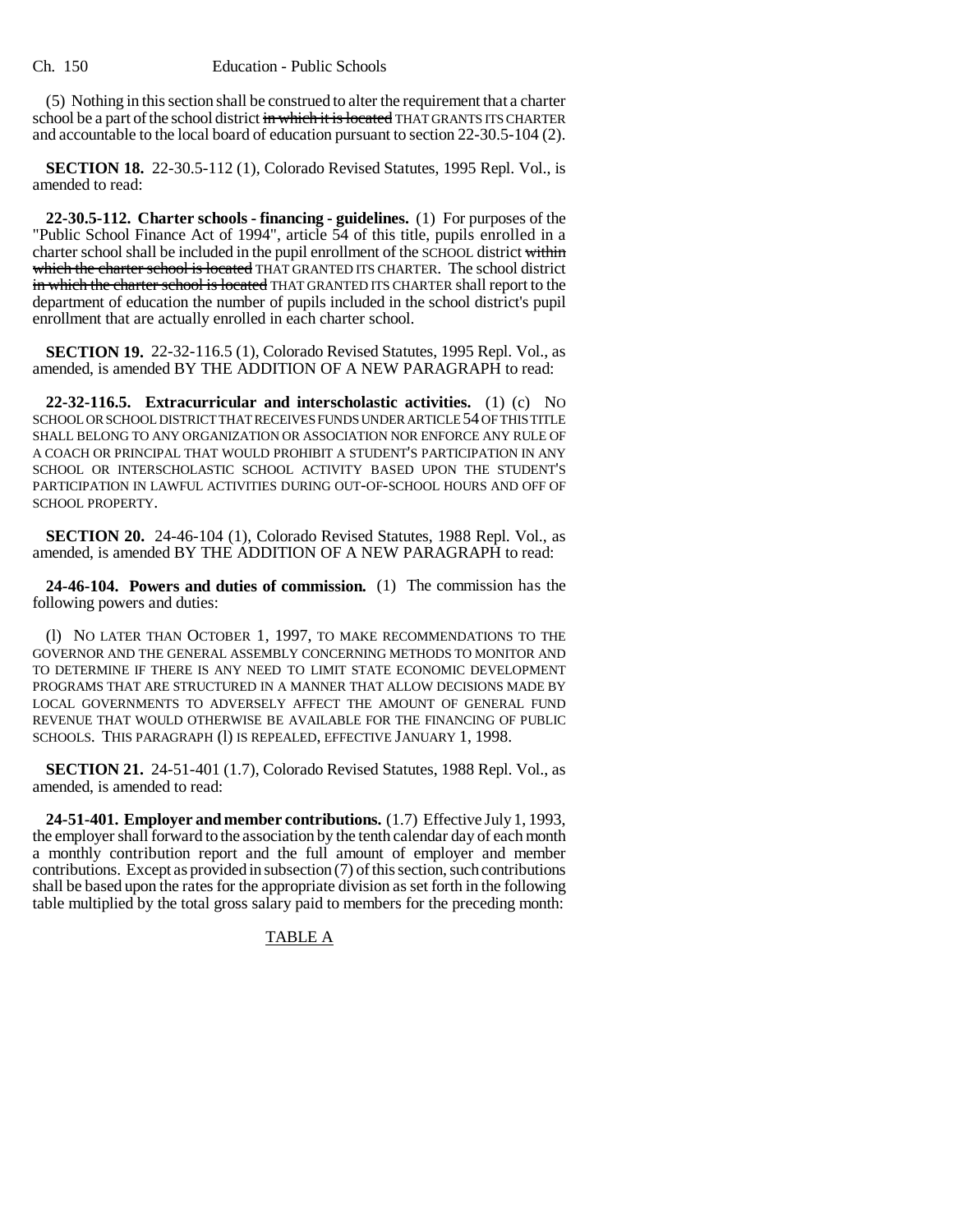### CONTRIBUTION RATES

| Division     | Membership            | Employer<br>Rate | Member<br>Rate |
|--------------|-----------------------|------------------|----------------|
| <b>State</b> | All Members<br>Except | 11.6%            | 8.0%           |
|              | <b>State Troopers</b> | 13.2%            | 11.5%          |
| School       | All Members           | 11.6% 11.5%      | 8.0%           |
| Municipal    | All Members           | 10.0%            | 8.0%           |
| Judicial     | All Members           | 15.0%            | 8.0%           |

**SECTION 22.** 22-45-103 (1) (a), Colorado Revised Statutes, 1995 Repl. Vol., is amended BY THE ADDITION OF A NEW SUBPARAGRAPH to read:

**22-45-103. Funds.** (1) The following funds are created for each school district for purposes specified in this article:

(a) **General fund.** (VI) (A) FOR THE 1997-98 BUDGET YEAR AND BUDGET YEARS THEREAFTER, AN AMOUNT DETERMINED PURSUANT TO SUB-SUBPARAGRAPH (B) OF THIS SUBPARAGRAPH (VI) SHALL BE CREDITED TO THE CAPITAL CONSTRUCTION ACCOUNT. MONEYS IN SAID ACCOUNT MAY BE USED FOR ANY OF THE PURPOSES SET FORTH IN SUB-SUBPARAGRAPHS (A), (B), (C), AND (D) OF SUBPARAGRAPH (I) OF PARAGRAPH (c) OF THIS SUBSECTION (1) BUT SHALL NOT BE EXPENDED BY THE DISTRICT FOR ANY OTHER PURPOSE. ALL INTEREST EARNED ON THE INVESTMENT OF MONEYS IN THE ACCOUNT SHALL BE CREDITED TO THE ACCOUNT. MONEYS REMAINING IN THE ACCOUNT AT THE END OF ANY FISCAL YEAR SHALL REMAIN IN THE ACCOUNT AND BE AVAILABLE FOR EXPENDITURE IN THE NEXT FISCAL YEAR.

(B) THE AMOUNT TO BE CREDITED TO THE CAPITAL CONSTRUCTION ACCOUNT IN EACH BUDGET YEAR SHALL BE THE DIFFERENCE BETWEEN THE DISTRICT'S TOTAL EMPLOYER CONTRIBUTION FOR THE BUDGET YEAR AS CALCULATED PURSUANT TO SECTION 24-51-401 (1.7), C.R.S., USING A CONTRIBUTION RATE OF 11.6% AND AS CALCULATED PURSUANT TO SAID SECTION USING A CONTRIBUTION RATE OF 11.5%.

**SECTION 23.** 22-41-106, Colorado Revised Statutes, 1995 Repl. Vol., as amended, is amended to read:

**22-41-106. Disposition of income.** (1) ALL interest derived from the investment and reinvestment of the public school fund shall be credited TO THE PUBLIC SCHOOL INCOME FUND AND PERIODICALLY TRANSFERRED THEREFROM TO THE STATE PUBLIC SCHOOL FUND. as follows:

(a) Except as otherwise provided in this paragraph (a), an amount equal to the percentage change in the consumer price index during the previous calendar year divided by the effective interest rate times the interest earned shall be periodically retained in and become part of the public school fund to account for inflation. The effective interest rate and the interest earned shall be those calculated by the state treasurer for the previous calendar year. This retained amount shall not exceed the amount of interest earned from the public school fund. If the percentage change in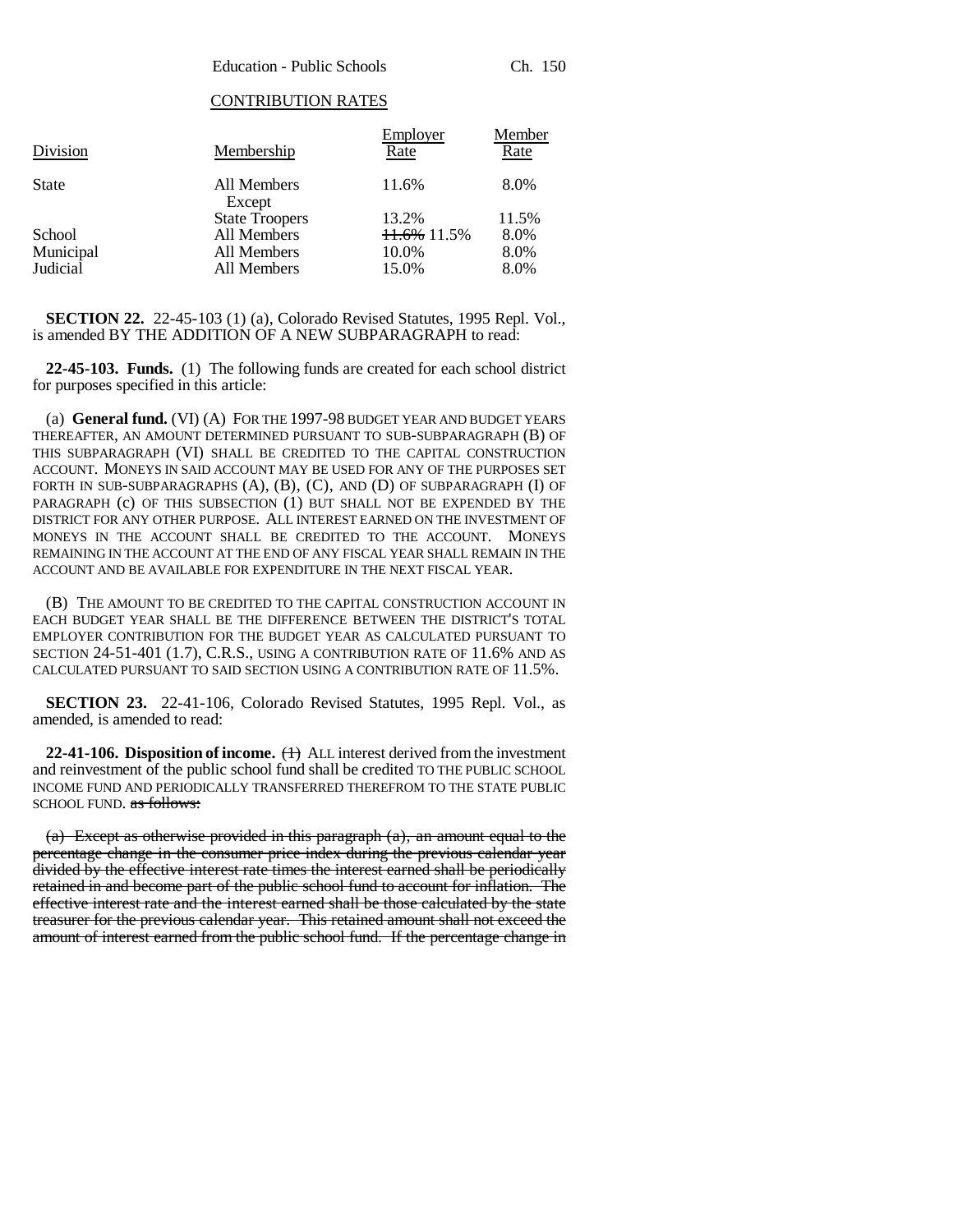the consumer price index during the previous calendar year is zero or is negative, no interest shall be retained in the public school fund pursuant to this paragraph (a).

(b) The remainder of the interest derived from the public school fund shall be credited to the public school income fund and periodically transferred therefrom to the state public school fund.

(2) For purposes of this section, "consumer price index" means the United States consumer price index for the Denver-Boulder consolidated metropolitan statistical area for all items for all urban consumers as published by the bureau of labor statistics of the United States department of labor or its successor index.

**SECTION 24.** 22-33-203 (2), Colorado Revised Statutes, 1995 Repl. Vol., as amended, is amended to read:

**22-33-203. Educational alternatives for expelled students.** (2) (a) UPON REQUEST OF A STUDENT OR THE STUDENT'S PARENT OR GUARDIAN, the school district, working with the student's parent or guardian,  $\frac{m}{w}$  SHALL provide services for any student who is expelled from the school district. through the agreements entered into pursuant to section  $22-33-204$ . THE SERVICES PROVIDED SHALL BE DESIGNED TO ENABLE THE STUDENT TO RETURN TO SCHOOL OR TO SUCCESSFULLY COMPLETE THE GED, WHICHEVER IS DEEMED APPROPRIATE BY THE EXPELLING SCHOOL DISTRICT, THE STUDENT'S PARENT OR GUARDIAN, AND THE STUDENT. SUCH SERVICES SHALL BE PROVIDED BY THE EXPELLING SCHOOL DISTRICT; EXCEPT THAT, IF THE EXPELLING SCHOOL DISTRICT EXPELLED FEWER THAN FIFTY STUDENTS IN THE PRECEDING SCHOOL YEAR, THE EXPELLING SCHOOL DISTRICT MAY PROVIDE SUCH SERVICES IN COOPERATION WITH ONE OR MORE OTHER SCHOOL DISTRICTS, BOARDS OF COOPERATIVE SERVICES, OR PILOT SCHOOLS ESTABLISHED PURSUANT TO ARTICLE 38 OF THIS TITLE UNDER CONTRACT WITH THE EXPELLING SCHOOL DISTRICT. SUCH SERVICES MAY BE PROVIDED BY THE SCHOOL DISTRICT THROUGH AGREEMENTS ENTERED INTO PURSUANT TO SECTION 22-33-204. Any expelled student receiving services shall be included in the EXPELLING school district's pupil enrollment as defined in section 22-54-103 (10).

(b) IF AN EXPELLED STUDENT IS RECEIVING SERVICES DELIVERED BY A SCHOOL DISTRICT OTHER THAN THE EXPELLING SCHOOL DISTRICT, BY A BOARD OF COOPERATIVE SERVICES, OR BY A PILOT SCHOOL PURSUANT TO AN AGREEMENT ENTERED INTO PURSUANT TO PARAGRAPH (a) OF THIS SUBSECTION (2), THE EXPELLING SCHOOL DISTRICT SHALL TRANSFER EIGHTY PERCENT OF THE DISTRICT PER PUPIL OPERATING REVENUES TO THE SCHOOL DISTRICT, BOARD OF COOPERATIVE SERVICES, OR PILOT SCHOOL THAT IS PROVIDING SUCH SERVICES, REDUCED IN PROPORTION TO THE AMOUNT OF TIME REMAINING IN THE SCHOOL YEAR AT THE TIME THE STUDENT BEGINS RECEIVING SUCH SERVICES.

(c) ANY SCHOOL DISTRICT THAT IS PROVIDING SERVICES WITHIN THE SCHOOL DISTRICT TO EXPELLED STUDENTS PURSUANT TO PARAGRAPH (a) OF THIS SUBSECTION (2) MAY APPLY FOR MONEYS THROUGH THE EXPELLED STUDENT SERVICES GRANT PROGRAM ESTABLISHED IN SECTION 22-33-205 TO ASSIST IN PROVIDING SUCH SERVICES.

**SECTION 25.** Part 2 of article 33 of title 22, Colorado Revised Statutes, 1995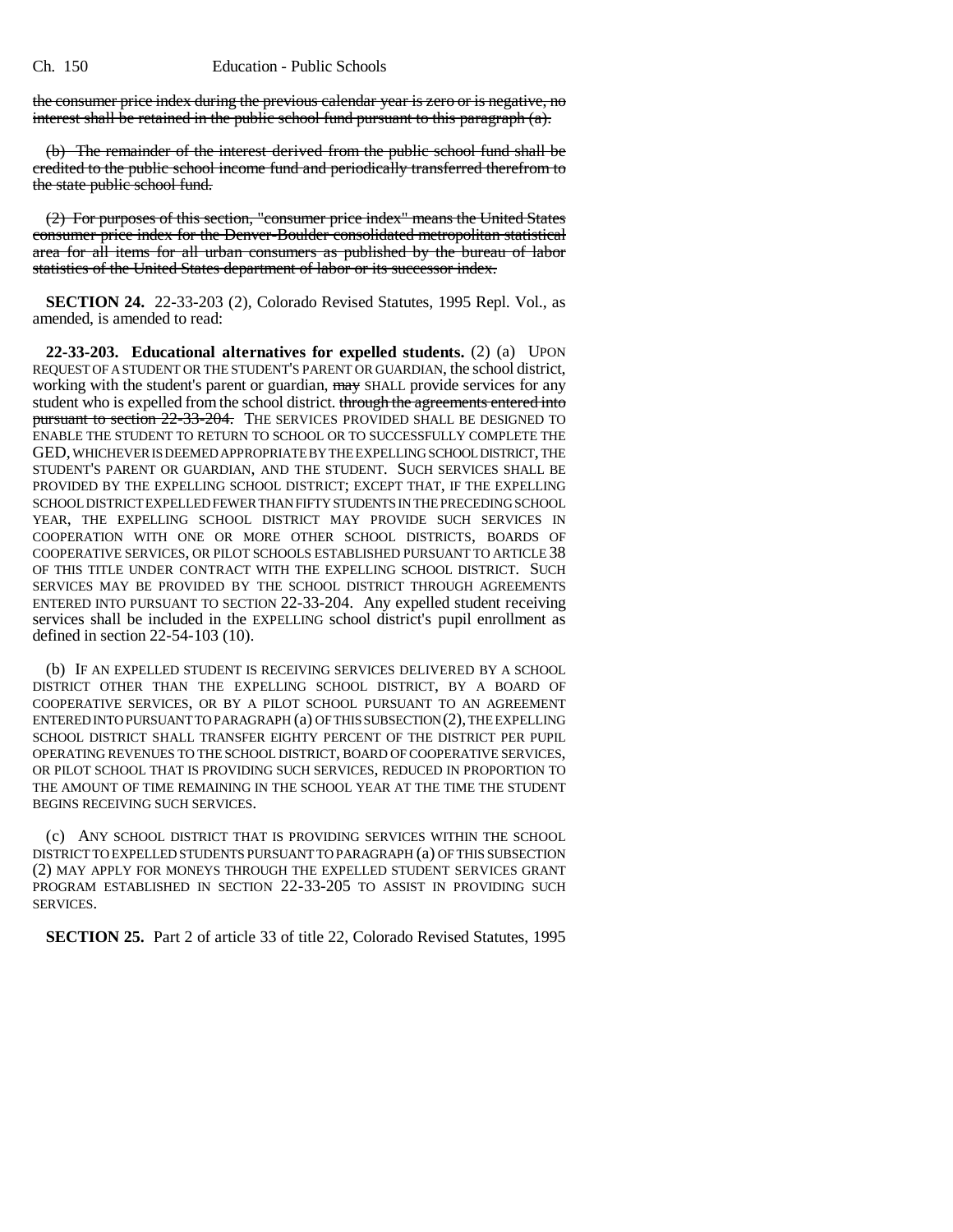Repl. Vol., as amended, is amended BY THE ADDITION OF A NEW SECTION to read:

**22-33-205. Services for expelled students - grants - criteria.** (1) THERE IS HEREBY ESTABLISHED IN THE DEPARTMENT OF EDUCATION THE EXPELLED STUDENT SERVICES GRANT PROGRAM, REFERRED TO IN THIS SECTION AS THE "PROGRAM". THE PROGRAM SHALL PROVIDE GRANTS TO SCHOOL DISTRICTS AND TO PILOT SCHOOLS ESTABLISHED PURSUANT TO ARTICLE 38 OF THIS TITLE TO ASSIST THEM IN PROVIDING TO EXPELLED STUDENTS EDUCATIONAL SERVICES THAT WILL ENABLE SUCH STUDENTS TO EITHER RETURN TO SCHOOL OR TO SUCCESSFULLY COMPLETE THE GED, WHICHEVER IS DEEMED APPROPRIATE BY THE EXPELLING SCHOOL DISTRICT, THE STUDENT'S PARENT OR GUARDIAN, AND THE STUDENT. ANY SCHOOL DISTRICT THAT PROVIDES SUCH SERVICES WITHIN THE SCHOOL DISTRICT PURSUANT TO SECTION 22-33-203 (2) AND ANY PILOT SCHOOL THAT PROVIDES SERVICES PURSUANT TO AN AGREEMENT ENTERED INTO PURSUANT TO SECTION 22-33-203 (2) IS ELIGIBLE TO PARTICIPATE IN THE GRANT PROGRAM. GRANTS AWARDED PURSUANT TO THIS SECTION SHALL BE PAID FOR OUT OF ANY GENERAL FUND MONEYS APPROPRIATED TO THE DEPARTMENT OF EDUCATION FOR IMPLEMENTATION OF THE PROGRAM.

(2) (a) THE STATE BOARD BY RULE SHALL ESTABLISH APPLICATION PROCEDURES BY WHICH A SCHOOL DISTRICT OR A PILOT SCHOOL MAY ANNUALLY APPLY FOR A GRANT UNDER THE PROGRAM. AT A MINIMUM, THE APPLICATION SHALL INCLUDE A PLAN FOR PROVISION OF SERVICES, INCLUDING THE TYPE OF SERVICES TO BE PROVIDED AND THE ESTIMATED COST OF PROVIDING SUCH SERVICES.

(b) THE STATE BOARD SHALL DETERMINE WHICH OF THE APPLYING SCHOOL DISTRICTS AND PILOT SCHOOLS SHALL RECEIVE GRANTS AND THE AMOUNT OF EACH GRANT. IN AWARDING GRANTS, THE STATE BOARD SHALL CONSIDER THE FOLLOWING CRITERIA:

(I) THE NUMBER OF STUDENTS EXPELLED FROM THE APPLYING SCHOOL DISTRICT DURING THE SCHOOL YEAR PRECEDING THE SCHOOL YEAR FOR WHICH THE GRANT IS REQUESTED;

(II) THE ESTIMATED NUMBER OF STUDENTS ENROLLED IN THE SCHOOL DISTRICT WHO ARE ANTICIPATED TO BE AT RISK OF SUSPENSION OR EXPULSION DURING THE YEAR FOR WHICH THE GRANT IS REQUESTED;

(III) THE NUMBER OF EXPELLED STUDENTS RECEIVING EDUCATIONAL SERVICES THROUGH THE APPLYING PILOT SCHOOL UNDER AGREEMENTS ENTERED INTO PURSUANT TO SECTION 22-33-203 (2) DURING THE SCHOOL YEAR PRECEDING THE YEAR FOR WHICH THE GRANT IS REQUESTED AND THE NUMBER OF EXPELLED STUDENTS ANTICIPATED TO RECEIVE SUCH SERVICES DURING THE YEAR FOR WHICH THE GRANT IS REQUESTED;

(IV) THE QUALITY OF SERVICES TO BE PROVIDED BY THE SCHOOL DISTRICT OR PILOT SCHOOL UNDER THE PLAN;

(V) THE COST-EFFECTIVENESS OF THE SERVICES TO BE PROVIDED UNDER THE PLAN; AND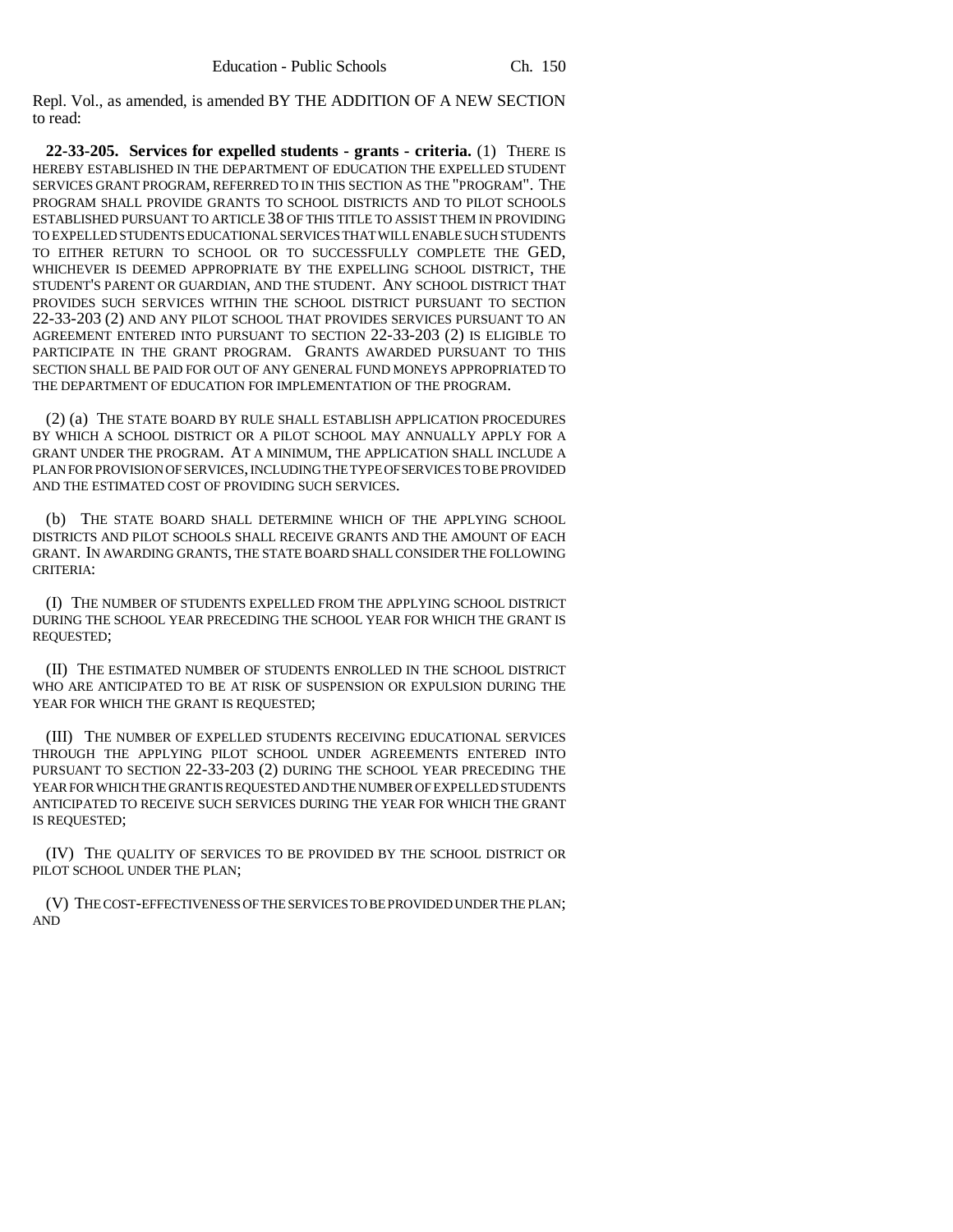(VI) THE AMOUNT OF FUNDING RECEIVED BY THE SCHOOL DISTRICT UNDER ARTICLE 54 OF THIS TITLE OR BY THE PILOT SCHOOL IN RELATION TO THE COST OF THE SERVICES PROVIDED UNDER THE PLAN.

**SECTION 26.** 22-38-104, Colorado Revised Statutes, 1995 Repl. Vol., as amended, is amended BY THE ADDITION OF A NEW SUBSECTION to read:

**22-38-104. Pilot schools - requirements - authority.** (10) IN ADDITION TO THE STUDENTS ENROLLED AT EACH PILOT SCHOOL PURSUANT TO SECTION 22-38-111, A PILOT SCHOOL MAY ENTER INTO AN AGREEMENT PURSUANT TO SECTION 22-33-203(2) WITH A SCHOOL DISTRICT OR WITH A BOARD OF COOPERATIVE SERVICES TO PROVIDE EDUCATIONAL SERVICES TO ENABLE EXPELLED STUDENTS TO EITHER RETURN TO SCHOOL OR SUCCESSFULLY COMPLETE THE GED. STUDENTS RECEIVING SUCH SERVICES SHALL NOT BE CONSIDERED TO BE ENROLLED AT THE PILOT SCHOOL, AND, IF THE PILOT SCHOOL PROVIDES FULL-TIME RESIDENTIAL FACILITIES, STUDENTS RECEIVING SUCH SERVICES NEED NOT RESIDE AT THE PILOT SCHOOL.

**SECTION 27.** 22-38-111, Colorado Revised Statutes, 1995 Repl. Vol., as amended, is amended BY THE ADDITION OF A NEW SUBSECTION to read:

**22-38-111. Pilot schools - admission of students.** (4) STUDENTS ENROLLED IN A PILOT SCHOOL PURSUANT TO THIS SECTION ARE IN ADDITION TO STUDENTS RECEIVING EDUCATIONAL SERVICES FROM THE PILOT SCHOOL UNDER AN AGREEMENT ENTERED INTO PURSUANT TO SECTION 22-33-203 (2). STUDENTS RECEIVING SUCH EDUCATIONAL SERVICES SHALL NOT BE SUBJECT TO THE ADMISSIONS REQUIREMENTS THAT ARE APPLIED TO ENROLLING STUDENTS, BUT SHALL BE ELIGIBLE TO RECEIVE SERVICES AS PROVIDED UNDER THE AGREEMENT.

**SECTION 28.** 22-38-115, Colorado Revised Statutes, 1995 Repl. Vol., as amended, is amended BY THE ADDITION OF A NEW SUBSECTION to read:

**22-38-115. Funding.** (3) A PILOT SCHOOL MAY APPLY FOR A GRANT FROM THE EXPELLED STUDENT SERVICES GRANT PROGRAM AS PROVIDED IN SECTION 22-33-205 TO USE IN PROVIDING EDUCATIONAL SERVICES TO EXPELLED STUDENTS UNDER AGREEMENTS ENTERED INTO PURSUANT TO SECTION 22-33-203 (2).

**SECTION 29.** 22-54-104.3 (2.7), Colorado Revised Statutes, 1995 Repl. Vol., as amended, is amended to read:

**22-54-104.3. Total program for 1994-95 and 1995-96 budget years and budget years thereafter - special provisions.** (2.7) (a) For the 1997-98 budget year and budget years thereafter, notwithstanding the provisions of section 22-54-104 (2) and (6), a district's total program for the applicable budget year shall not exceed the district's total program for the prior budget year multiplied by 100% plus the district's maximum annual percentage change in the applicable fiscal year spending.

(b) For purposes of this subsection (2.7), "maximum annual percentage change in the applicable fiscal year spending" means the percentage change in fiscal year spending allowed by section 20 of article X of the state constitution based upon the definition of inflation found in said section 20 and based upon the definition of local growth as the percentage change between the district's funded pupil count during the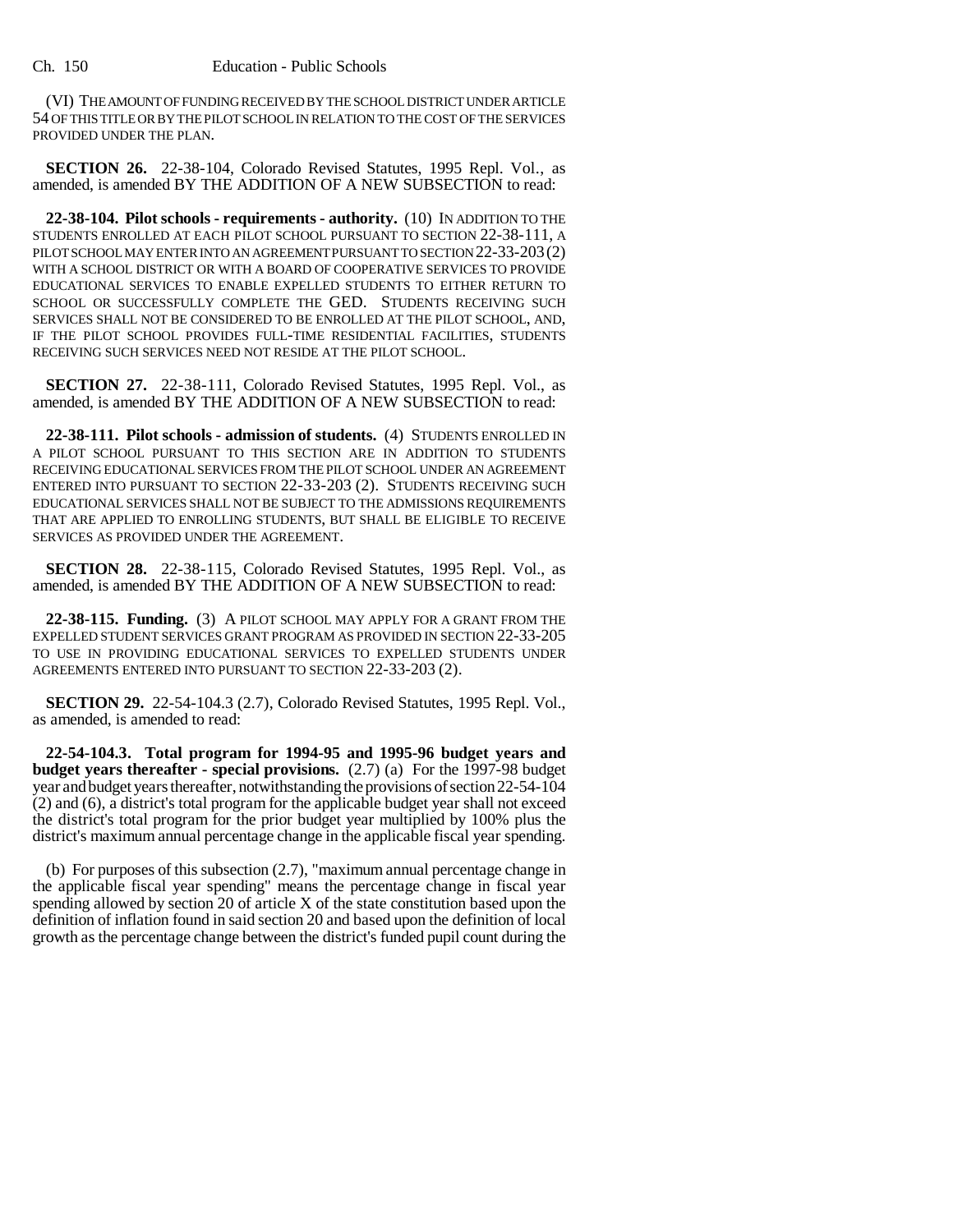immediately preceding October and the district's current year October funded pupil count.

(c) (I) IF A DISTRICT'S 1997-98 TOTAL PROGRAM WAS CALCULATED PURSUANT TO PARAGRAPH (a) OF THIS SUBSECTION (2.7) AND THE DISTRICT IS CAPABLE OF RECEIVING AN INCREASE IN ITS 1997-98 TOTAL PROGRAM WITHIN THE LIMITATIONS ON ITS FISCAL YEAR SPENDING FOR THE 1997-98 BUDGET YEAR UNDER SECTION 20 OF ARTICLE X OF THE STATE CONSTITUTION, THE DISTRICT MAY CERTIFY TO THE DEPARTMENT THAT IT MAY RECEIVE AN ADDITIONAL INCREASE IN ITS 1997-98 TOTAL PROGRAM IN AN AMOUNT EQUAL TO THE LESSER OF:

(A) THE DIFFERENCE BETWEEN THE DISTRICT'S 1997-98 TOTAL PROGRAM CALCULATED PURSUANT TO PARAGRAPH (a) OF THIS SUBSECTION (2.7) AND THE DISTRICT'S 1997-98 TOTAL PROGRAM CALCULATED PURSUANT TO SECTION 22-54-104 (2) OR (6); OR

(B) THE DIFFERENCE BETWEEN THE DISTRICT'S 1997-98 TOTAL PROGRAM CALCULATED PURSUANT TO PARAGRAPH (a) OF THIS SUBSECTION (2.7) AND THE DISTRICT'S ALLOWABLE FISCAL YEAR SPENDING FOR THE 1997-98 BUDGET YEAR UNDER SECTION 20 OF ARTICLE X OF THE STATE CONSTITUTION.

(II) EACH DISTRICT ELIGIBLE FOR AN INCREASE PURSUANT THIS PARAGRAPH (c) SHALL CERTIFY TO THE DEPARTMENT THE EXACT DOLLAR AMOUNT OF INCREASE THAT THE DISTRICT CAN ACCEPT. SUCH CERTIFICATION SHALL BE SUBMITTED NO LATER THAN DECEMBER 1, 1997, AND MUST BE REVIEWED AND APPROVED BY AN AUDITOR FOR THE DISTRICT.

**SECTION 30.** 22-20-114 (1) (b.5), Colorado Revised Statutes, 1995 Repl. Vol., is amended, and the said 22-20-114 (1) is further amended BY THE ADDITION OF A NEW PARAGRAPH, to read:

**22-20-114. Funding of programs.** (1) (b.5) For the 1995-96 AND 1996-97 budget year and budget years thereafter YEARS, each administrative unit that maintains and operates special education programs approved by the department for the education of exceptional children shall be entitled to a base amount of state funding equal to the state base amount received for the 1994-95 budget year. Any increase in the appropriation made to the department over the appropriation made to the department for the 1994-95 budget year shall be distributed to a school district in proportion to the number of children with disabilities residing in such district divided by the total number of children with disabilities in the state. The increase in the appropriation to be distributed to school districts pursuant to this paragraph (b.5) shall be distributed as soon as practicable after the beginning of the fiscal year.

(b.7) (I) FOR THE 1997-98 BUDGET YEAR AND BUDGET YEARS THEREAFTER, FORTY-NINE MILLION EIGHT HUNDRED THOUSAND SEVEN HUNDRED FIFTY-SIX DOLLARS SHALL BE DISTRIBUTED TO EACH ADMINISTRATIVE UNIT THAT MAINTAINS AND OPERATES SPECIAL EDUCATION PROGRAMS IN PROPORTION TO THE AMOUNT OF STATE FUNDING THE ADMINISTRATIVE UNIT RECEIVED FOR THE 1994-95 BUDGET YEAR DIVIDED BY THE APPROPRIATION FOR THE 1994-95 BUDGET YEAR.

(II) FOR THE 1997-98 BUDGET YEAR AND BUDGET YEARS THEREAFTER, ANY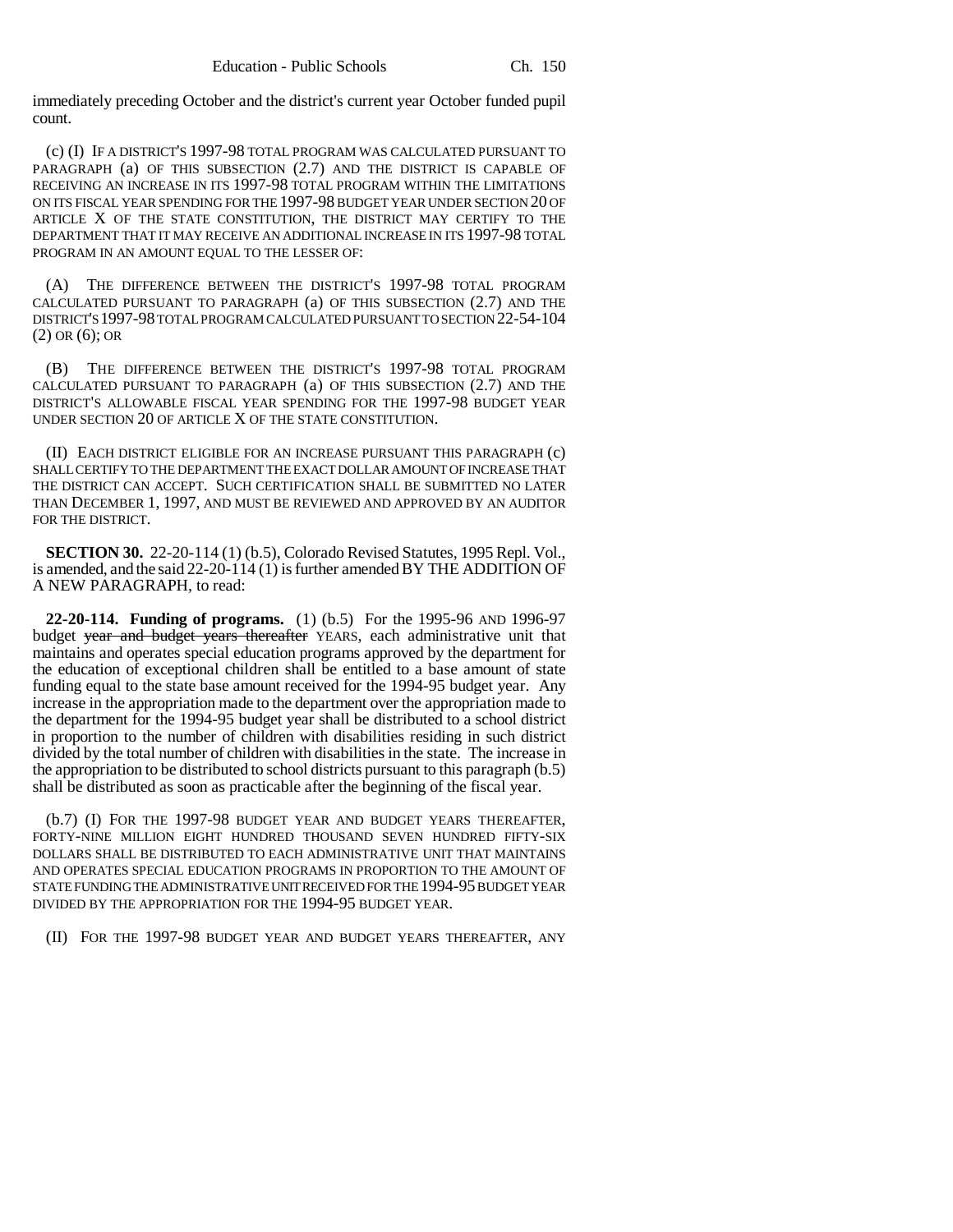#### Ch. 150 Education - Public Schools

INCREASE IN THE APPROPRIATION MADE TO THE DEPARTMENT OVER THE AMOUNT DISTRIBUTED IN ACCORDANCE WITH SUBPARAGRAPH (I) OF THIS PARAGRAPH (b.7) SHALL BE DISTRIBUTED TO A SCHOOL DISTRICT IN PROPORTION TO THE NUMBER OF CHILDREN WITH DISABILITIES RESIDING IN SUCH DISTRICT DIVIDED BY THE TOTAL NUMBER OF CHILDREN WITH DISABILITIES IN THE STATE. THE INCREASE IN THE APPROPRIATION TO BE DISTRIBUTED TO SCHOOL DISTRICTS PURSUANT TO THIS PARAGRAPH (b.7) SHALL BE DISTRIBUTED AS SOON AS PRACTICABLE AFTER THE BEGINNING OF THE FISCAL YEAR. FOR PURPOSES OF THIS PARAGRAPH (b.7), THE NUMBER OF CHILDREN WITH DISABILITIES SHALL BE BASED UPON THE COUNT TAKEN IN DECEMBER OF THE IMMEDIATELY PRECEDING BUDGET YEAR.

**SECTION 31.** 22-53-409, Colorado Revised Statutes, 1995 Repl. Vol., as amended, is REPEALED AND REENACTED, WITH AMENDMENTS, to read:

**22-53-409. Assessments.** (1) BEGINNING IN THE SPRING SEMESTER 1997, THE DEPARTMENT SHALL IMPLEMENT THE COLORADO STUDENT ASSESSMENT PROGRAM UNDER WHICH THE DEPARTMENT SHALL ADMINISTER STATEWIDE ASSESSMENTS ADOPTED BY THE BOARD PURSUANT TO SECTION 22-53-406 IN THE FIRST PRIORITY AREAS OF READING, WRITING, MATHEMATICS, AND SCIENCE, ACCORDING TO THE FOLLOWING IMPLEMENTATION SCHEDULE:

(a) BEGINNING IN THE SPRING SEMESTER 1997, AND EACH SPRING SEMESTER THEREAFTER, THE DEPARTMENT SHALL ADMINISTER A STATEWIDE ASSESSMENT IN READING AND WRITING TO ALL STUDENTS ENROLLED IN FOURTH GRADE IN PUBLIC SCHOOLS THROUGHOUT THE STATE.

(b) BEGINNING IN THE SPRING SEMESTER 1998, AND EACH SPRING SEMESTER THEREAFTER, THE DEPARTMENT SHALL ADMINISTER A STATEWIDE ASSESSMENT IN READING TO ALL STUDENTS ENROLLED IN THE THIRD GRADE IN PUBLIC SCHOOLS THROUGHOUT THE STATE.

(c) BEGINNING IN THE SPRING SEMESTER 1999, AND EACH SPRING SEMESTER THEREAFTER, THE DEPARTMENT SHALL ADMINISTER A STATEWIDE ASSESSMENT IN MATHEMATICS TO ALL STUDENTS ENROLLED IN THE FIFTH GRADE IN PUBLIC SCHOOLS THROUGHOUT THE STATE.

(d) BEGINNING IN THE SPRING SEMESTER 2000, AND EACH SPRING SEMESTER THEREAFTER, THE DEPARTMENT SHALL ADMINISTER A STATEWIDE ASSESSMENT IN MATHEMATICS TO ALL STUDENTS ENROLLED IN THE EIGHTH GRADE IN PUBLIC SCHOOLS THROUGHOUT THE STATE.

(e) BEGINNING IN THE SPRING SEMESTER 2001, AND EACH SPRING SEMESTER THEREAFTER, THE DEPARTMENT SHALL ADMINISTER A STATEWIDE ASSESSMENT IN SCIENCE TO ALL STUDENTS ENROLLED IN THE EIGHTH GRADE IN PUBLIC SCHOOLS THROUGHOUT THE STATE.

(2) THE DEPARTMENT SHALL PREPARE AN ANNUAL REPORT OF THE RESULTS OF THE STATEWIDE ASSESSMENTS WHICH SHALL BE SUBMITTED NO LATER THAN JANUARY 1, 1998, AND NO LATER THAN EACH JANUARY 1 THEREAFTER, TO THE EDUCATION COMMITTEES OF THE HOUSE OF REPRESENTATIVES AND THE SENATE AND TO THE GOVERNOR AND WHICH SHALL BE MADE AVAILABLE UPON REQUEST TO MEMBERS OF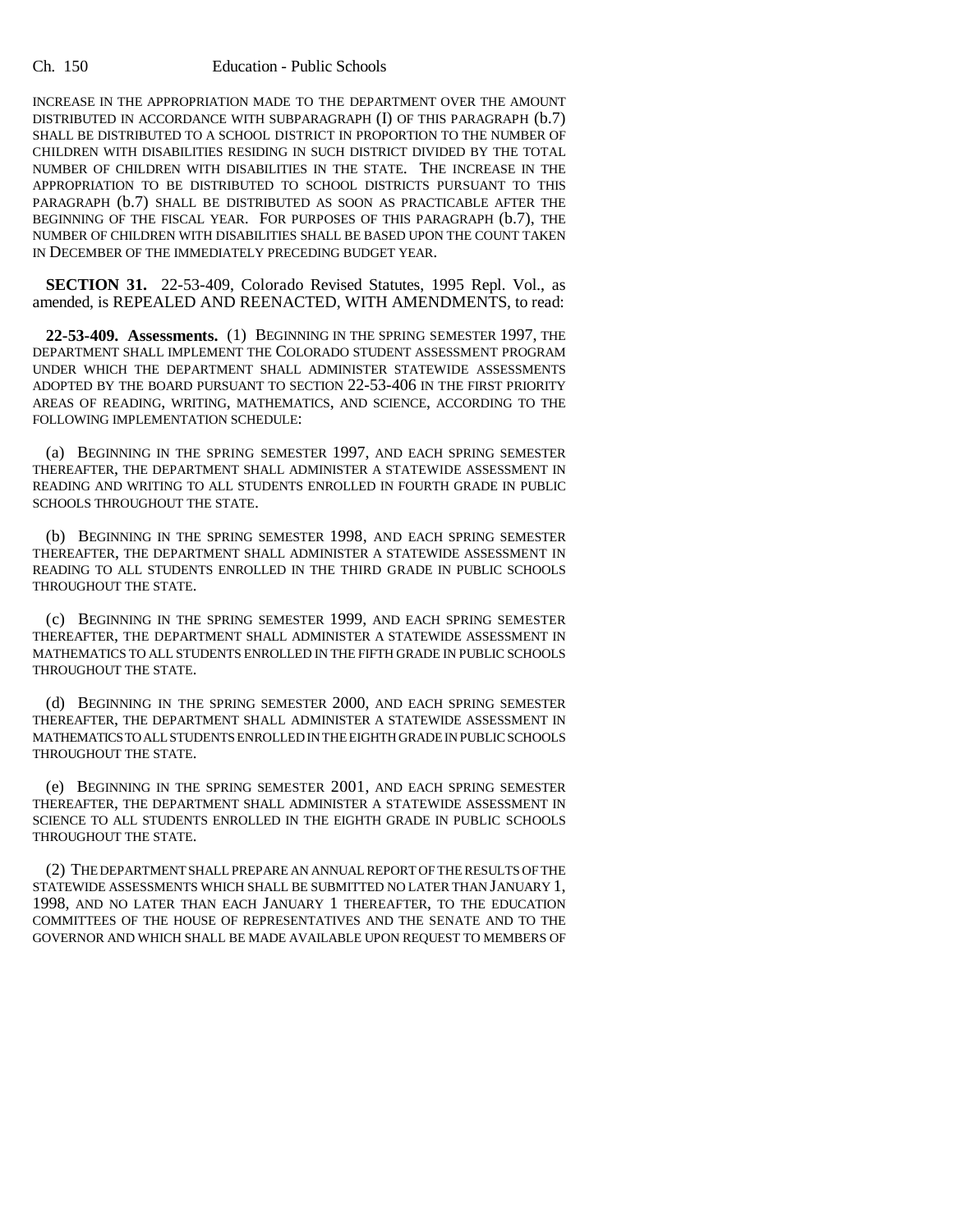THE PUBLIC. IN THE REPORT, THE DEPARTMENT SHALL PRESENT THE PERCENTAGE OF STUDENTS ACHIEVING EACH OF THE PERFORMANCE LEVELS SPECIFIED BY THE BOARD, CALCULATED FOR THE STATE AS A WHOLE, FOR EACH DISTRICT AND BY DISTRICT SIZE. THE DEPARTMENT SHALL ALSO REPORT THE PERCENTAGE OF STUDENTS IN THE STATE ACHIEVING EACH OF THE PERFORMANCE LEVELS BY GENDER, RACE, SEPARATE DISABLING CONDITION, AND ETHNICITY. THE DEPARTMENT SHALL ALSO REPORT SAID PERCENTAGES BY SCHOOL, CATEGORIZING THE SCHOOLS BY SOCIOECONOMIC STATUS DETERMINED BY THE NUMBER OF STUDENTS ELIGIBLE FOR FREE OR REDUCED-COST LUNCH.

(3) BEGINNING FISCAL YEAR 1998-99 AND FOR FISCAL YEARS THEREAFTER, AS PROVIDED IN SECTION 22-54-121, THE DEPARTMENT MAY FUND THE COLORADO STUDENT ASSESSMENT PROGRAM USING A PORTION OF THE MONEYS ANNUALLY APPROPRIATED TO PUBLIC SCHOOL FINANCE, TOTAL PROGRAM, PURSUANT TO ARTICLE 54 OF THIS TITLE, SUBJECT TO THE LIMITATION SPECIFIED IN A FOOTNOTE TO THE ANNUAL GENERAL APPROPRIATIONS BILL.

**SECTION 32.** 22-53-405 (2), Colorado Revised Statutes, 1995 Repl. Vol., is amended to read:

**22-53-405. Powers and duties of the state standards and assessments development and implementation council.** (2) Following adoption of the state model content standards by the board pursuant to section 22-53-406 (1), the council shall develop and recommend to the board state assessments IN THE AREAS OF READING, WRITING, MATHEMATICS, AND SCIENCE that are aligned with the state model content standards and that, following adoption by the board, shall be administered statewide by the department at the fourth grade, eighth grade, and eleventh grade levels pursuant to the provisions of section 22-53-409. The council shall also recommend an acceptable performance level on each such state assessment. Such performance level shall be continuously reexamined.

**SECTION 33.** 22-53-406 (2) (b) and (3), Colorado Revised Statutes, 1995 Repl. Vol., as amended, are amended to read:

**22-53-406. Adoption of state model content standards, state assessments, and timelines - resource bank.** (2) On or before September 15, 1995, the board, after careful consideration of the recommendations of the council and in consultation with the commission and the joint budget committee, shall adopt timelines:

(b) Specifying the time by which districts shall begin to assess students IN THE SUBJECT AREAS THAT ARE NOT TESTED BY THE STATE PURSUANT TO SECTION 22-53-409. The timeline shall require student assessments to be administered as follows: In the first year, assessments shall be administered to students in the fourth grade level; in the second year, assessments shall be administered to students in the fourth and eighth grade levels; in the third year and in each year thereafter, assessments shall be administered to students in the fourth, eighth, and eleventh grade levels.

(3) On or before June 1, 1996, the board, after careful consideration of the recommendations of the council, shall adopt state assessments IN THE AREAS OF READING, WRITING, MATHEMATICS, AND SCIENCE which are aligned with the state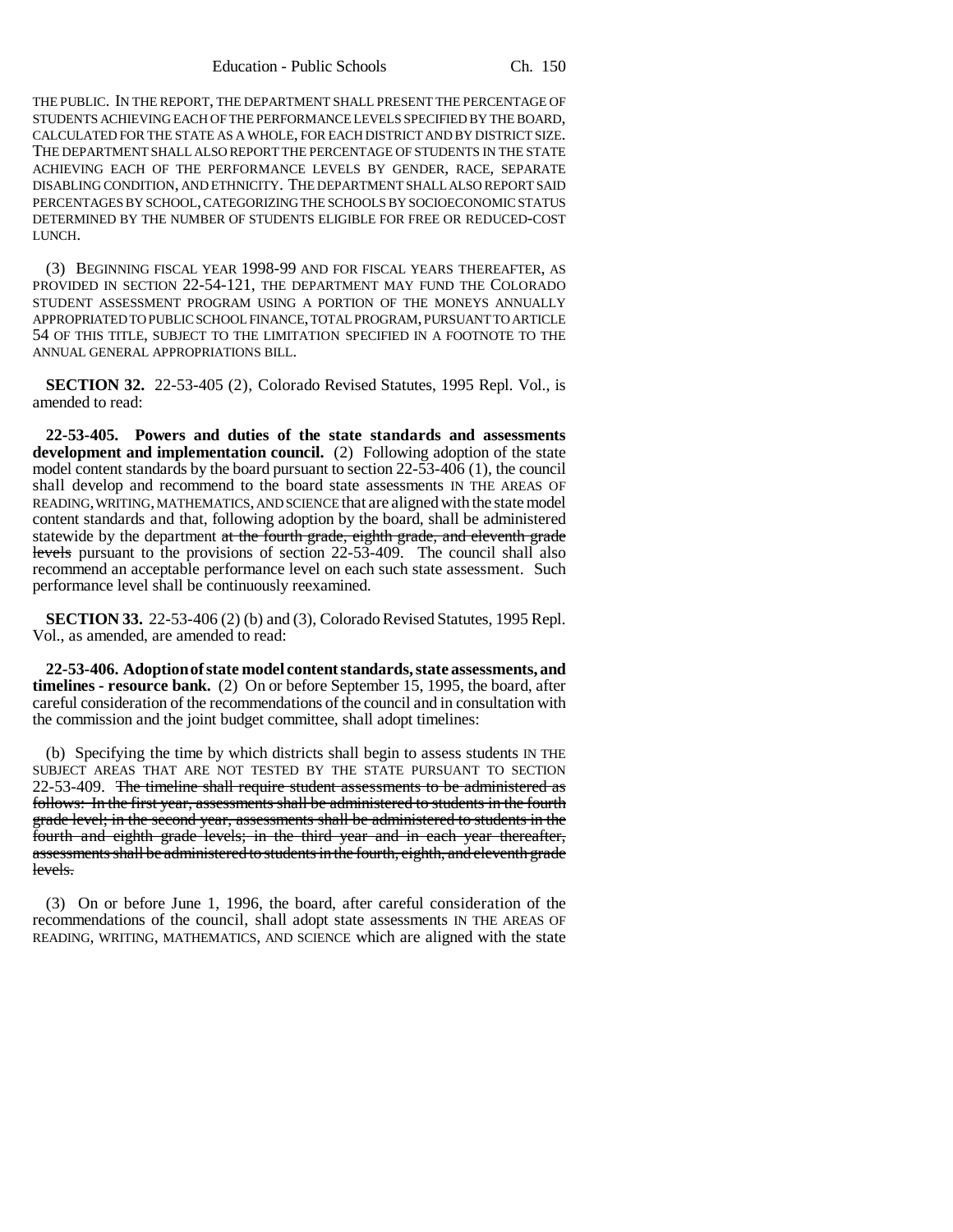model content standards and shall specify an acceptable performance level on each such state assessment. Such performance level shall be continuously reexamined. In addition, the board may, at its discretion, adopt additional performance levels.

**SECTION 34.** 22-53-407 (2) (b) and (2) (c), Colorado Revised Statutes, 1995 Repl. Vol., are amended to read:

**22-53-407. Adoption of content standards by districts.** (2) Following adoption of content standards pursuant to this section, the district shall develop a plan for:

(b) Developing assessments which THAT will adequately measure each student's progress toward and achievement of the adopted content standards FOR THE SUBJECT AREAS THAT ARE NOT TESTED BY THE STATE PURSUANT TO SECTION 22-53-409, including specification of an acceptable performance level. Such performance level shall be continuously reexamined.

(c) Administering assessments developed pursuant to paragraph (b) of this subsection  $(2)$  to students; at the fourth, eighth, and eleventh grade levels and, at the district's discretion, at other grade levels;

**SECTION 35.** Article 54 of title 22, Colorado Revised Statutes, 1995 Repl. Vol., as amended, is amended BY THE ADDITION OF A NEW SECTION to read:

**22-54-121. Funding for statewide assessment program.** FOR FISCAL YEAR 1998-99 AND FOR FISCAL YEARS THEREAFTER, THE DEPARTMENT OF EDUCATION MAY EXPEND A PORTION OF THE TOTAL AMOUNT ANNUALLY APPROPRIATED BY THE GENERAL ASSEMBLY FOR PUBLIC SCHOOL FINANCE, TOTAL PROGRAM, IN THE ANNUAL GENERAL APPROPRIATIONS BILL AS NECESSARY TO IMPLEMENT THE COLORADO STUDENT ASSESSMENT PROGRAM PURSUANT TO SECTION 22-7-409; EXCEPT THAT THE AMOUNT SPENT BY THE DEPARTMENT IN IMPLEMENTING SAID ASSESSMENT PROGRAM SHALL NOT EXCEED THE LIMITATION ANNUALLY SPECIFIED IN A FOOTNOTE TO THE ANNUAL GENERAL APPROPRIATIONS BILL. IF THE REMAINDER OF THE AMOUNT APPROPRIATED FOR PUBLIC SCHOOL FINANCE, TOTAL PROGRAM, IS NOT SUFFICIENT TO FUND THE STATE'S SHARE OF TOTAL PROGRAM FUNDING FOR ANY FISCAL YEAR, THE DEPARTMENT OF EDUCATION SHALL WITHHOLD AMOUNTS FROM SCHOOL DISTRICTS IN THE MANNER PROVIDED IN SECTION 22-54-106 (4) (c).

**SECTION 36.** 22-7-409, Colorado Revised Statutes, 1995 Repl. Vol., as enacted by House Bill 97-1219, enacted at the First Regular Session of the Sixty-first General Assembly, is REPEALED AND REENACTED, WITH AMENDMENTS, to read:

**22-7-409. Assessments.** (1) BEGINNING IN THE SPRING SEMESTER 1997, THE DEPARTMENT SHALL IMPLEMENT THE COLORADO STUDENT ASSESSMENT PROGRAM UNDER WHICH THE DEPARTMENT SHALL ADMINISTER STATEWIDE ASSESSMENTS ADOPTED BY THE BOARD PURSUANT TO SECTION 22-7-406 IN THE FIRST PRIORITY AREAS OF READING, WRITING, MATHEMATICS, AND SCIENCE, ACCORDING TO THE FOLLOWING IMPLEMENTATION SCHEDULE:

(a) BEGINNING IN THE SPRING SEMESTER 1997, AND EACH SPRING SEMESTER THEREAFTER, THE DEPARTMENT SHALL ADMINISTER A STATEWIDE ASSESSMENT IN READING AND WRITING TO ALL STUDENTS ENROLLED IN FOURTH GRADE IN PUBLIC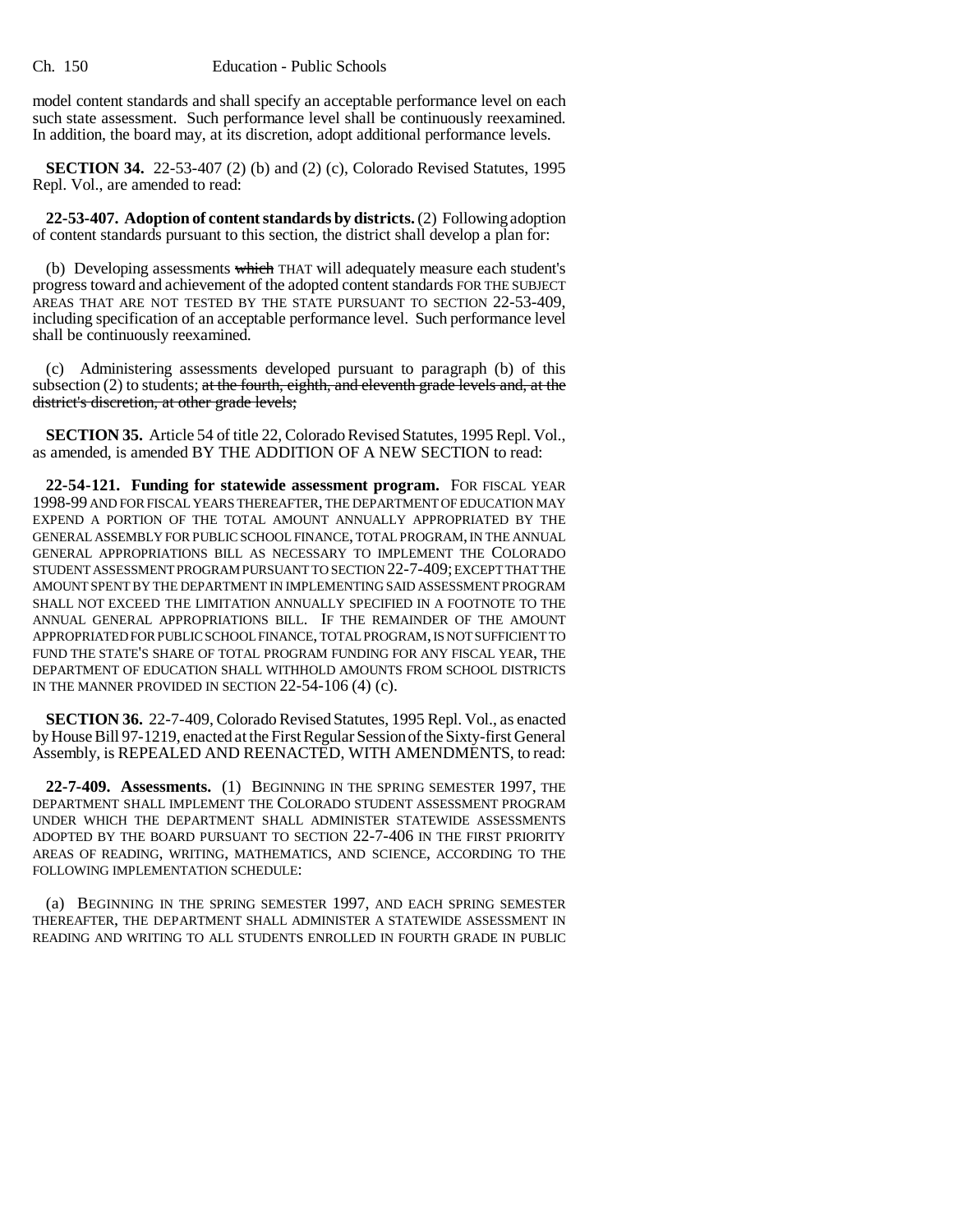SCHOOLS THROUGHOUT THE STATE.

(b) BEGINNING IN THE SPRING SEMESTER 1998, AND EACH SPRING SEMESTER THEREAFTER, THE DEPARTMENT SHALL ADMINISTER A STATEWIDE ASSESSMENT IN READING TO ALL STUDENTS ENROLLED IN THE THIRD GRADE IN PUBLIC SCHOOLS THROUGHOUT THE STATE.

(c) BEGINNING IN THE SPRING SEMESTER 1999, AND EACH SPRING SEMESTER THEREAFTER, THE DEPARTMENT SHALL ADMINISTER A STATEWIDE ASSESSMENT IN MATHEMATICS TO ALL STUDENTS ENROLLED IN THE FIFTH GRADE IN PUBLIC SCHOOLS THROUGHOUT THE STATE.

(d) BEGINNING IN THE SPRING SEMESTER 2000, AND EACH SPRING SEMESTER THEREAFTER, THE DEPARTMENT SHALL ADMINISTER A STATEWIDE ASSESSMENT IN MATHEMATICS TO ALL STUDENTS ENROLLED IN THE EIGHTH GRADE IN PUBLIC SCHOOLS THROUGHOUT THE STATE.

(e) BEGINNING IN THE SPRING SEMESTER 2001, AND EACH SPRING SEMESTER THEREAFTER, THE DEPARTMENT SHALL ADMINISTER A STATEWIDE ASSESSMENT IN SCIENCE TO ALL STUDENTS ENROLLED IN THE EIGHTH GRADE IN PUBLIC SCHOOLS THROUGHOUT THE STATE.

(2) THE DEPARTMENT SHALL PREPARE AN ANNUAL REPORT OF THE RESULTS OF THE STATEWIDE ASSESSMENTS WHICH SHALL BE SUBMITTED NO LATER THAN JANUARY 1, 1998, AND NO LATER THAN EACH JANUARY 1 THEREAFTER, TO THE EDUCATION COMMITTEES OF THE HOUSE OF REPRESENTATIVES AND THE SENATE AND TO THE GOVERNOR AND WHICH SHALL BE MADE AVAILABLE UPON REQUEST TO MEMBERS OF THE PUBLIC. IN THE REPORT, THE DEPARTMENT SHALL PRESENT THE PERCENTAGE OF STUDENTS ACHIEVING EACH OF THE PERFORMANCE LEVELS SPECIFIED BY THE BOARD, CALCULATED FOR THE STATE AS A WHOLE, FOR EACH DISTRICT AND BY DISTRICT SIZE. THE DEPARTMENT SHALL ALSO REPORT THE PERCENTAGE OF STUDENTS IN THE STATE ACHIEVING EACH OF THE PERFORMANCE LEVELS BY GENDER, RACE, SEPARATE DISABLING CONDITION, AND ETHNICITY. THE DEPARTMENT SHALL ALSO REPORT SAID PERCENTAGES BY SCHOOL, CATEGORIZING THE SCHOOLS BY SOCIOECONOMIC STATUS DETERMINED BY THE NUMBER OF STUDENTS ELIGIBLE FOR FREE OR REDUCED-COST LUNCH.

(3) BEGINNING FISCAL YEAR 1998-99 AND FOR FISCAL YEARS THEREAFTER, AS PROVIDED IN SECTION 22-54-121, THE DEPARTMENT MAY FUND THE COLORADO STUDENT ASSESSMENT PROGRAM USING A PORTION OF THE MONEYS ANNUALLY APPROPRIATED TO PUBLIC SCHOOL FINANCE, TOTAL PROGRAM, PURSUANT TO ARTICLE 54 OF THIS TITLE, SUBJECT TO THE LIMITATION SPECIFIED IN A FOOTNOTE TO THE ANNUAL GENERAL APPROPRIATIONS BILL.

**SECTION 37.** 22-7-405 (2), Colorado Revised Statutes, 1995 Repl. Vol., as enacted by House Bill 97-1219, enacted at the First Regular Session of the Sixty-first General Assembly, is amended to read:

**22-7-405. Powers and duties of the state standards and assessments development and implementation council.** (2) Following adoption of the state model content standards by the board pursuant to section 22-7-406 (1), the council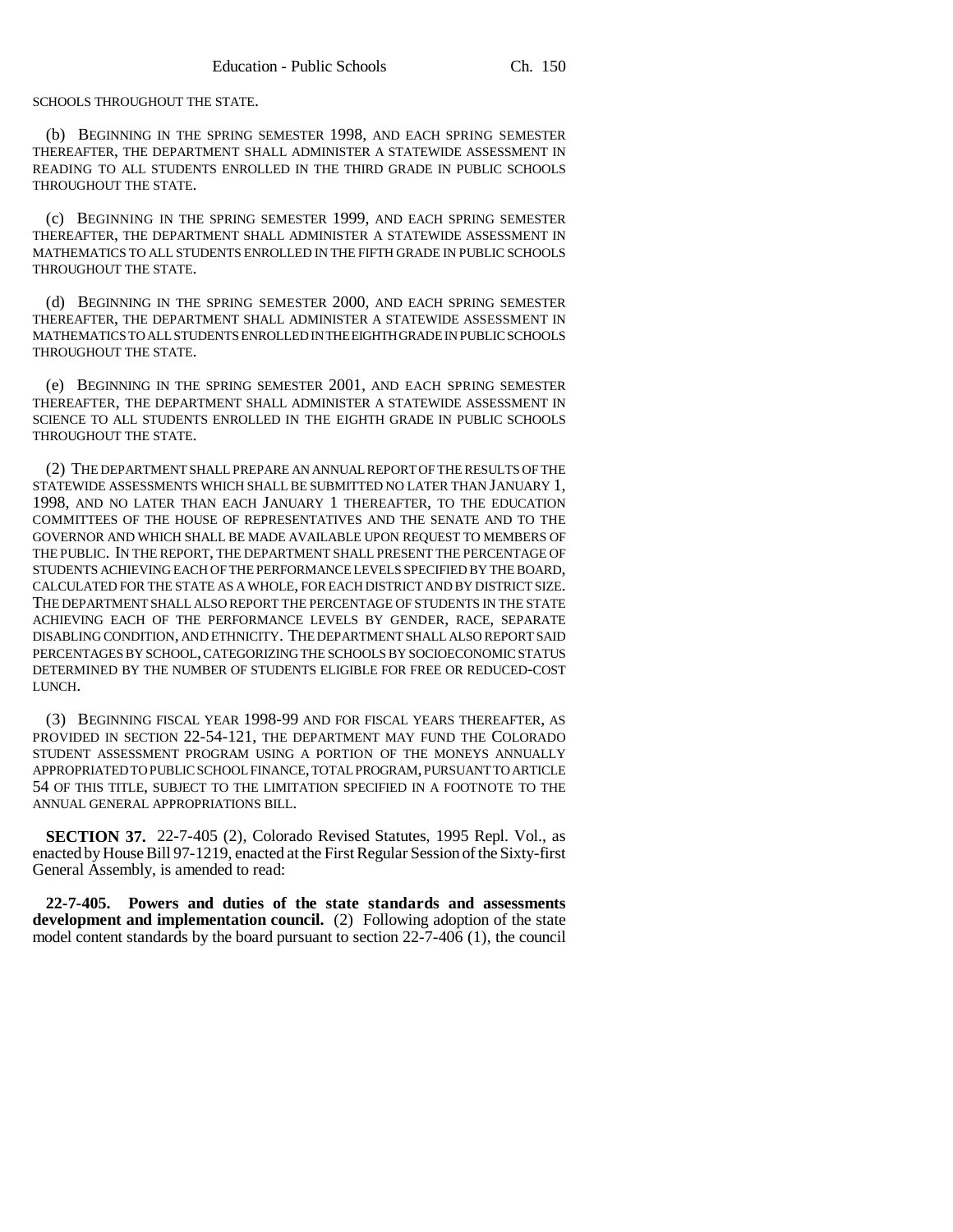shall develop and recommend to the board state assessments IN THE AREAS OF READING, WRITING, MATHEMATICS, AND SCIENCE that are aligned with the state model content standards and that, following adoption by the board, shall be administered statewide by the department at the fourth grade, eighth grade, and eleventh grade levels pursuant to the provisions of section 22-7-409. The council shall also recommend an acceptable performance level on each such state assessment. Such performance level shall be continuously reexamined.

**SECTION 38.** 22-7-406 (2) (b) and (3), Colorado Revised Statutes, 1995 Repl. Vol., as enacted by House Bill 97-1219, enacted at the First Regular Session of the Sixty-first General Assembly, are amended to read:

**22-7-406. Adoption of state model content standards, state assessments, and timelines - resource bank.** (2) On or before September 15, 1995, the board, after careful consideration of the recommendations of the council and in consultation with the commission and the joint budget committee, shall adopt timelines:

(b) Specifying the time by which districts shall begin to assess students IN THE SUBJECT AREAS THAT ARE NOT TESTED BY THE STATE PURSUANT TO SECTION 22-7-409. The timeline shall require student assessments to be administered as follows: In the first year, assessments shall be administered to students in the fourth grade level; in the second year, assessments shall be administered to students in the fourth and eighth grade levels; in the third year and in each year thereafter, assessments shall be administered to students in the fourth, eighth, and eleventh grade levels.

(3) On or before June 1, 1996, the board, after careful consideration of the recommendations of the council, shall adopt state assessments IN THE AREAS OF READING, WRITING, MATHEMATICS, AND SCIENCE which are aligned with the state model content standards and shall specify an acceptable performance level on each such state assessment. Such performance level shall be continuously reexamined. In addition, the board may, at its discretion, adopt additional performance levels.

**SECTION 39.** 22-7-407 (2) (b) and (2) (c), Colorado Revised Statutes, 1995 Repl. Vol., as enacted by House Bill 97-1219, enacted at the First Regular Session of the Sixty-first General Assembly, are amended to read:

**22-7-407. Adoption of content standards by districts.** (2) Following adoption of content standards pursuant to this section, the district shall develop a plan for:

(b) Developing assessments which THAT will adequately measure each student's progress toward and achievement of the adopted content standards FOR THE SUBJECT AREAS THAT ARE NOT TESTED BY THE STATE PURSUANT TO SECTION 22-7-409, including specification of an acceptable performance level. Such performance level shall be continuously reexamined.

(c) Administering assessments developed pursuant to paragraph (b) of this subsection  $(2)$  to students; at the fourth, eighth, and eleventh grade levels and, at the district's discretion, at other grade levels;

**SECTION 40. Funding for statewide assessment program for 1996-97 and**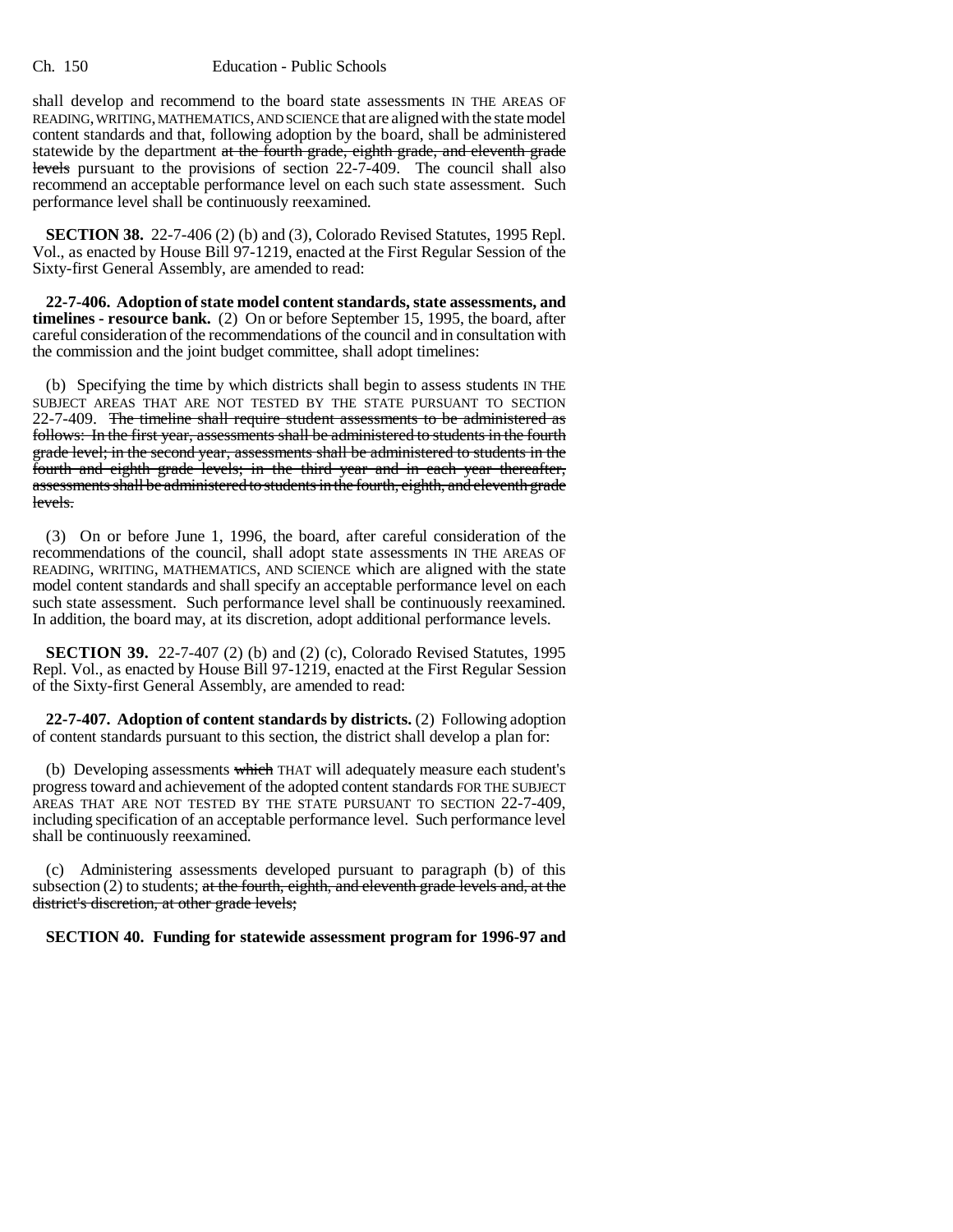Education - Public Schools Ch. 150

**1997-98 fiscal years.** (1) **1996-97 funding.** For the 1996-97 fiscal year, the department of education, for the implementation of the Colorado student assessment program pursuant to section 22-53-409, Colorado Revised Statutes, may use those moneys appropriated to the department in House Bill 96-1366 for the 1996-97 fiscal year that would otherwise revert to the state general fund or be transferred to the schools of choice fund and the Colorado comprehensive health education fund pursuant to section 22-54-114 (3), Colorado Revised Statutes, at the conclusion of the 1996-97 fiscal year; except that the amount of such moneys used for the implementation of the program shall not exceed one million six hundred thousand dollars (\$1,600,000). The department of education may transfer said moneys between funds to the extent necessary for the implementation of this section.

(2) **1997-98 funding.** Of the amount appropriated by the general assembly in Senate Bill 97-215 for school finance, total program, for the 1997-98 fiscal year, one million eight hundred thousand (\$1,800,000) of such amount, or so much thereof as may be necessary, may be expended by the department of education in implementing the Colorado student assessment program pursuant to section 22-7-409, Colorado Revised Statutes. If the remainder of the appropriation is not sufficient to fund the state's share of total program funding for the 1997-98 fiscal year, the department of education shall withhold amounts from school districts in the manner provided in section 22-54-106 (4) (c), Colorado Revised Statutes.

**SECTION 41. Appropriations - adjustments to the 1997 long bill.** (1) For the implementation of this act, appropriations made in the annual general appropriation act for the fiscal year beginning July 1, 1997, shall be adjusted as follows:

(a) The appropriation made to the department of education, public school finance, total program, is decreased by nine million two hundred thirty-seven thousand four hundred eighty-five dollars (\$9,237,485). Said sum shall be from the general fund.

(b) The appropriation made to the department of education, public school finance, total program, is increased by fifteen million four hundred thirty-two thousand six hundred three dollars (\$15,432,603). Of said sum, nine million twenty-five thousand eight hundred seventy-two dollars (\$9,025,872) shall be from cash funds exempt interest earned on moneys in the public school fund, and six million four hundred six thousand seven hundred thirty-one dollars (\$6,406,731) shall be from reserves in school lands and federal mineral lease revenues.

(c) The appropriation made to the department of education, public school finance, special education - children with disabilities, is increased by four million seven hundred thirty-seven thousand four hundred eighty-five dollars (\$4,737,485). Said sum shall be from the general fund.

(d) The appropriation made to the department of education, public school finance, special education - gifted and talented children, is increased by one million dollars (\$1,000,000). Said sum shall be from the general fund.

(2) In addition to any other appropriation, there is hereby appropriated, out of any moneys in the general fund not otherwise appropriated, to the department of education, three million five hundred thousand dollars (\$3,500,000), or so much